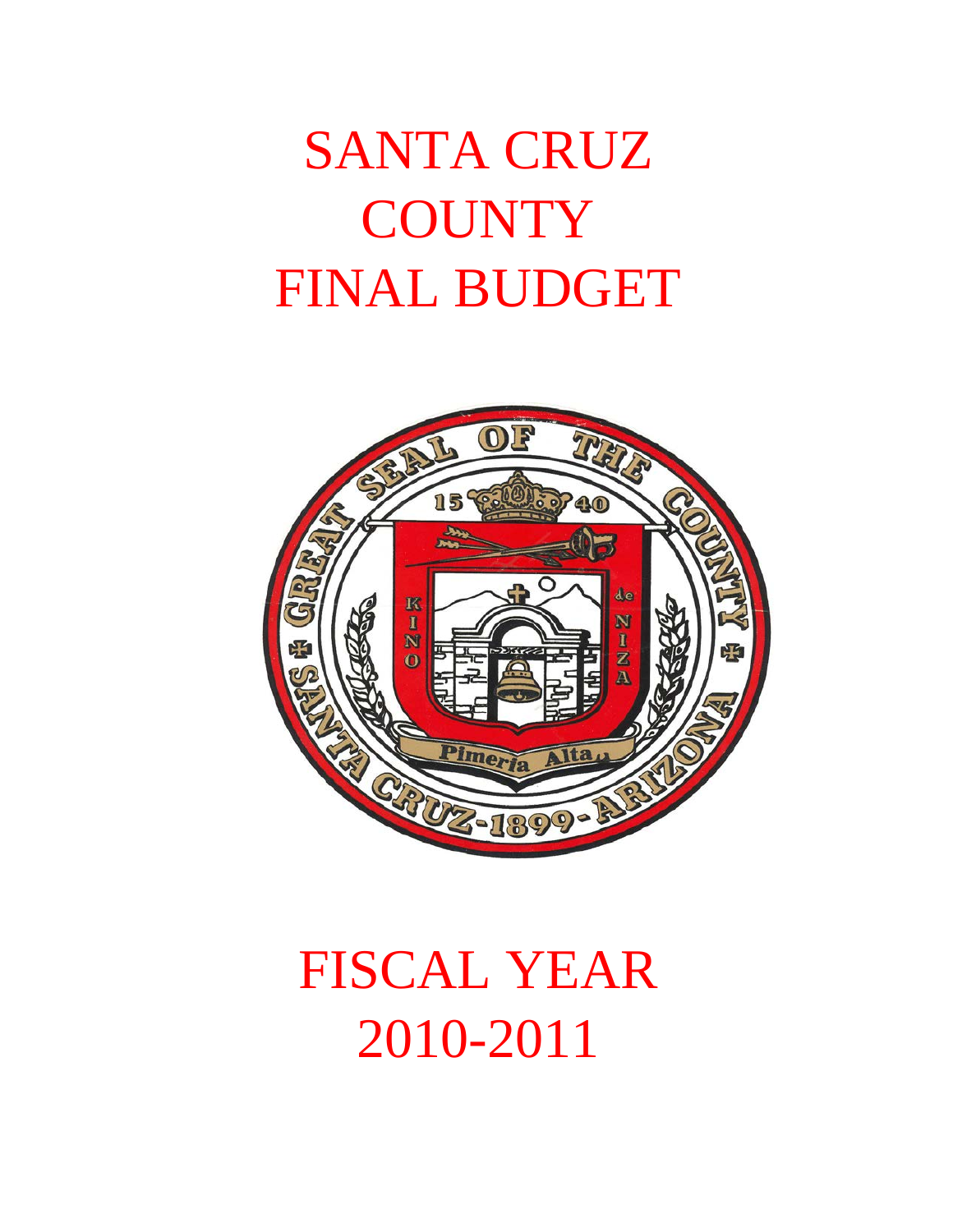#### **SANTA CRUZ COUNTY Summary Schedule of Estimated Revenues and Expenditures/Expenses Fiscal Year 2010-2011**

**August 11, 2010**

|                               |    |                              |    |                                    |      |                              |     | <b>DIRECT</b>    |    | <b>ESTIMATED</b>  |      |                  |      |            |                     |     |                      |
|-------------------------------|----|------------------------------|----|------------------------------------|------|------------------------------|-----|------------------|----|-------------------|------|------------------|------|------------|---------------------|-----|----------------------|
|                               |    | <b>ADOPTED</b>               |    |                                    |      |                              |     | <b>PROPERTY</b>  |    | <b>REVENUES</b>   |      |                  |      |            | <b>TOTAL</b>        |     |                      |
|                               |    | <b>BUDGETED</b>              |    | <b>ACTUAL</b>                      |      | <b>FUND</b>                  |     | <b>TAX</b>       |    | <b>OTHER THAN</b> |      | <b>INTERFUND</b> |      |            | <b>FINANCIAL</b>    |     | <b>BUDGETED</b>      |
|                               |    |                              |    | <b>EXPENDITURES/ EXPENDITURES/</b> |      | <b>BALANCE/</b>              |     | <b>REVENUES</b>  |    | <b>PROPERTY</b>   |      | <b>TRANSFERS</b> |      |            | <b>RESOURCES</b>    |     | <b>EXPENDITURES/</b> |
|                               |    | <b>EXPENSES</b>              |    | <b>EXPENSES</b>                    |      | <b>NET ASSETS</b>            |     | 2010-11          |    | <b>TAXES</b>      |      | 2010-11          |      |            | <b>AVAILABLE</b>    |     | <b>EXPENSES</b>      |
| <b>FUND</b>                   |    | 2009-10                      |    | 2009-10                            |      | 7/1/2010                     |     | <b>PRIMARY</b>   |    | 2010-11           |      | IN               |      | <b>OUT</b> | 2010-11             |     | 2010-11              |
| <b>GENERAL FUND</b>           | \$ | 30,681,880                   | \$ | 18,994,517 \$                      |      | 10,682,826                   |     | \$11,609,650     | \$ | 8,951,232         | - \$ | 63,517           | \$   | 5,381,499  | \$<br>25,925,726    | S   | 25,925,726           |
| <b>GENERAL FUND</b>           |    | ,,,,,,,,,,,,,,,,,,,,,,,,,,   |    | ,,,,,,,,,,,,,,,,,,,,,,,,,,         |      | ,,,,,,,,,,,,,,,,,,,,,,,,,,   |     | <b>SECONDARY</b> |    |                   |      |                  |      |            |                     |     |                      |
| OVERRIDE-ELECTION             |    | ,,,,,,,,,,,,,,,,,,,,,,,,,,   |    | ,,,,,,,,,,,,,,,,,,,,,,,,,,,        |      | ,,,,,,,,,,,,,,,,,,,,,,,,,,   |     |                  |    |                   |      |                  |      |            |                     |     |                      |
| <b>TOTAL GENERAL FUND</b>     | S  | 30,681,880                   | S  | 18,994,517                         | - \$ | 10,682,826                   |     | \$11,609,650     | S  | 8,951,232 \$      |      | 63,517           | - \$ | 5,381,499  | \$<br>25,925,726 \$ |     | 25,925,726           |
| SPECIAL REV. FUNDS            |    | 32,233,719                   | S  | 23,687,670 \$                      |      | 10,487,761                   | \$. | 2,759,623        | S  | 16,757,712        | -S   | 4,727,859        | - \$ | 229,633    | \$<br>34,503,322    | -SS | 34,503,322           |
| <b>DEBT SERVICE FUNDS</b>     |    |                              |    |                                    |      |                              |     |                  |    |                   |      |                  |      |            |                     |     |                      |
| <b>AVAILABLE</b>              |    | 1,304,787                    |    | 2,270,608                          |      | 497,828                      |     |                  |    |                   |      | 738,756          |      |            | 1,236,584           |     | 1,236,584            |
| <b>LESS: DESIGNATION</b>      |    | //////////////////////////// |    | ,,,,,,,,,,,,,,,,,,,,,,,,,          |      | ,,,,,,,,,,,,,,,,,,,,,,,,,,   |     |                  |    |                   |      |                  |      |            |                     |     |                      |
| <b>FOR FUTURE YEARS</b>       |    | //////////////////////////// |    | ////////////////////////////       |      | //////////////////////////// |     |                  |    |                   |      |                  |      |            |                     |     |                      |
| <b>TOTAL DEBT SERVICE</b>     |    | 1,304,787                    |    | 2,270,608                          |      | 497.828                      |     |                  |    |                   |      | 738,756          |      |            | 1,236,584           |     | 1,236,584            |
| <b>CAPITAL PROJECTS</b>       |    | 41,689,128                   |    | 29,828,724                         |      | 7,379,129                    |     | $\blacksquare$   |    | 1,994,888         |      | 81,000           |      |            | 9,455,017           |     | 9,455,017            |
| PERMANENT FUNDS               |    |                              |    |                                    |      |                              |     |                  |    |                   |      |                  |      |            |                     |     |                      |
| <b>ENTERPRISE FUNDS</b>       |    |                              |    |                                    |      |                              |     |                  |    |                   |      |                  |      |            |                     |     |                      |
| <b>AVAILABLE</b>              |    | 3,933,120                    |    | 1,127,263                          |      | 2,468,760                    |     |                  |    | 1,007,897         |      | 302.368          |      | 302,368    | 3,476,657           |     | 3,476,657            |
| <b>LESS: DESIGNATION</b>      |    | //////////////////////////// |    | ,,,,,,,,,,,,,,,,,,,,,,,,,,         |      | ,,,,,,,,,,,,,,,,,,,,,,,,,,   |     |                  |    |                   |      |                  |      |            |                     |     |                      |
| <b>FOR FUTURE YEARS</b>       |    | ,,,,,,,,,,,,,,,,,,,,,,,,,,,  |    | ////////////////////////////       |      | ,,,,,,,,,,,,,,,,,,,,,,,,,,   |     |                  |    |                   |      |                  |      |            |                     |     |                      |
| <b>TOTAL ENTERPRISE FUNDS</b> |    | 3,933,120                    |    | 1,127,263                          |      | 2,468,760                    |     |                  |    | 1,007,897         |      | 302,368          |      | 302.368    | 3,476,657           |     | 3,476,657            |

**TOTAL ALL FUNDS \$ 109,842,633 \$ 75,908,782 \$ 31,516,304 \$ 14,369,273 \$ 28,711,729 \$ 5,913,500 \$ 5,913,500 \$ 74,597,307 \$ 74,597,307**

| <b>EXPENDITURE LIMITATION COMPARISON</b>     | 2009-10     | 2010-11    |
|----------------------------------------------|-------------|------------|
| BUDGETED EXPENDITURES/EXPENSES               | 109,842,633 | 74,597,307 |
| LESS: ESTIMATED EXCLUSIONS                   | 88,210,568  | 53,863,544 |
| AMOUNT SUBJECT TO THE EXPENDITURE LIMITATION | 21,632,065  | 20,733,763 |
| <b>EEC EXPENDITURE LIMITATION</b>            | 21,632,066  | 20,733,764 |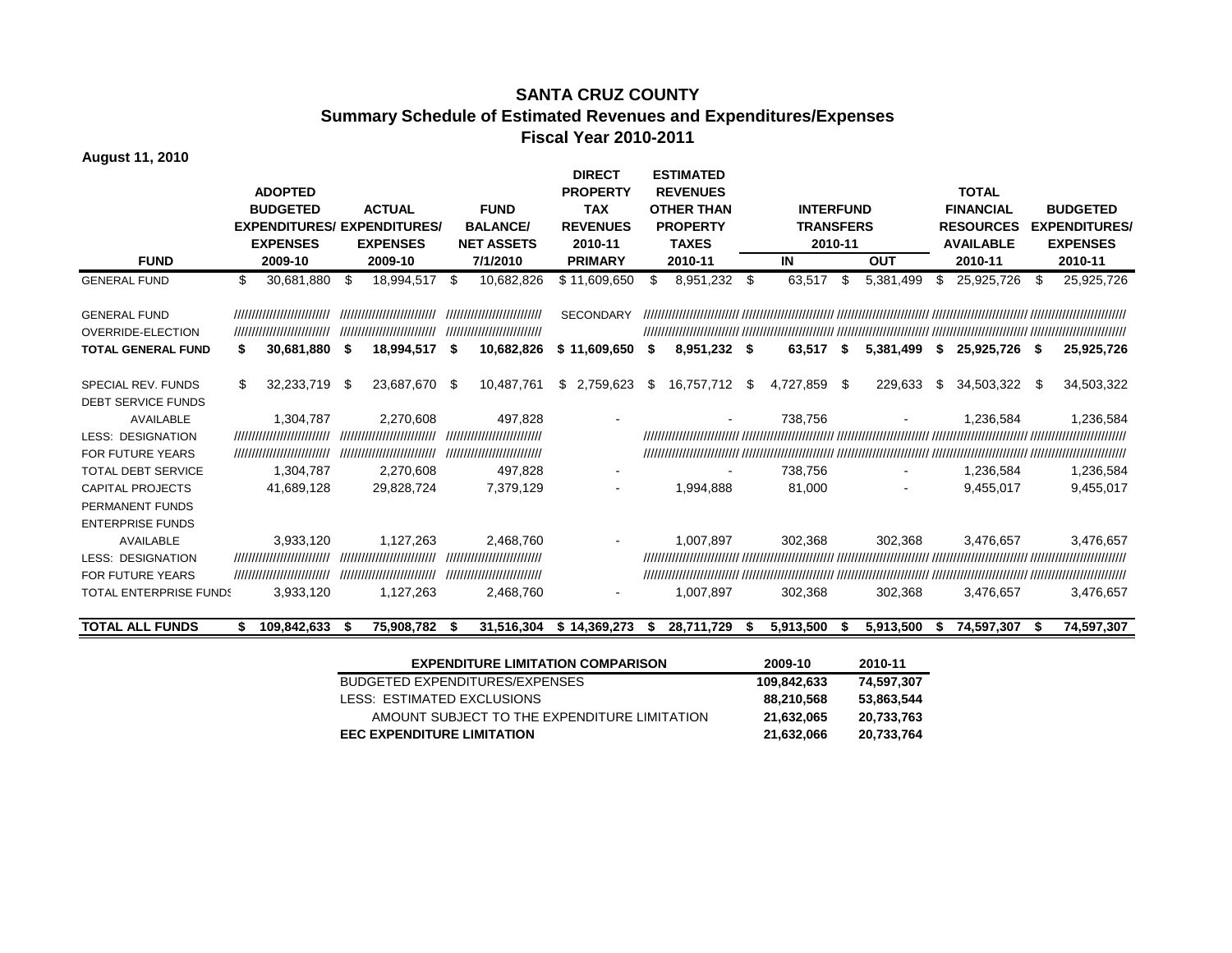# **SANTA CRUZ COUNTY Summary of Tax Levy and Tax Rate Information Fiscal Year 2010-2011**

|                                                                                                                                                                                                 | 2009-2010<br><b>FISCAL YEAR</b> |                                     | 2010-2011<br><b>FISCAL YEAR</b> |                      |  |  |
|-------------------------------------------------------------------------------------------------------------------------------------------------------------------------------------------------|---------------------------------|-------------------------------------|---------------------------------|----------------------|--|--|
| 1. Maximum allowable primary property tax levy calculated                                                                                                                                       | \$                              | 11,291,178                          | S                               | 11,897,359           |  |  |
| in accordance with A.R.S. §42-17051(A).                                                                                                                                                         |                                 |                                     |                                 |                      |  |  |
| 2. Amount received from primary property taxation<br>in the 2009-10 fiscal year in excess of the sum<br>of that year's maximum allowable primary<br>property tax levy. A.R.S. §42-17102(A)(18). |                                 |                                     |                                 |                      |  |  |
| 3. Property tax levy amount                                                                                                                                                                     |                                 |                                     |                                 |                      |  |  |
| A. Primary property taxes                                                                                                                                                                       | S.                              | 11,291,178 \$                       |                                 | 11,609,650           |  |  |
| <b>B. Secondary property taxes</b><br><b>General Fund-Override Election</b><br><b>Flood Control</b><br><b>Fire District</b><br>Debt Service Fund                                                | \$                              | 2,417,733 \$<br>450,875             |                                 | 2,316,963<br>442,660 |  |  |
| <b>Total secondary property taxes</b>                                                                                                                                                           | \$                              | 2,868,608                           | - \$                            | 2,759,623            |  |  |
| C. Total property tax levy amounts                                                                                                                                                              | \$                              | 14,159,786                          | S.                              | 14,369,273           |  |  |
| 4. Property taxes collected                                                                                                                                                                     |                                 |                                     |                                 |                      |  |  |
| A. Primary property taxes                                                                                                                                                                       |                                 |                                     |                                 |                      |  |  |
| (1) 2009-10 year's levy<br>(2) Prior years' levies<br>(3) Total primary property taxes                                                                                                          | \$<br>S                         | 10,186,016<br>593,877<br>10,779,893 |                                 |                      |  |  |
| <b>B. Secondary property taxes</b>                                                                                                                                                              |                                 |                                     |                                 |                      |  |  |
| (1) 2009-10 year's levy<br>(2) Prior years' levies<br>(3) Total secondary property taxes                                                                                                        | \$<br>\$                        | 2,593,615<br>29,001<br>2,622,616    |                                 |                      |  |  |
| <b>C. Total Property Taxes Collected</b>                                                                                                                                                        | \$                              | 13,402,509                          |                                 |                      |  |  |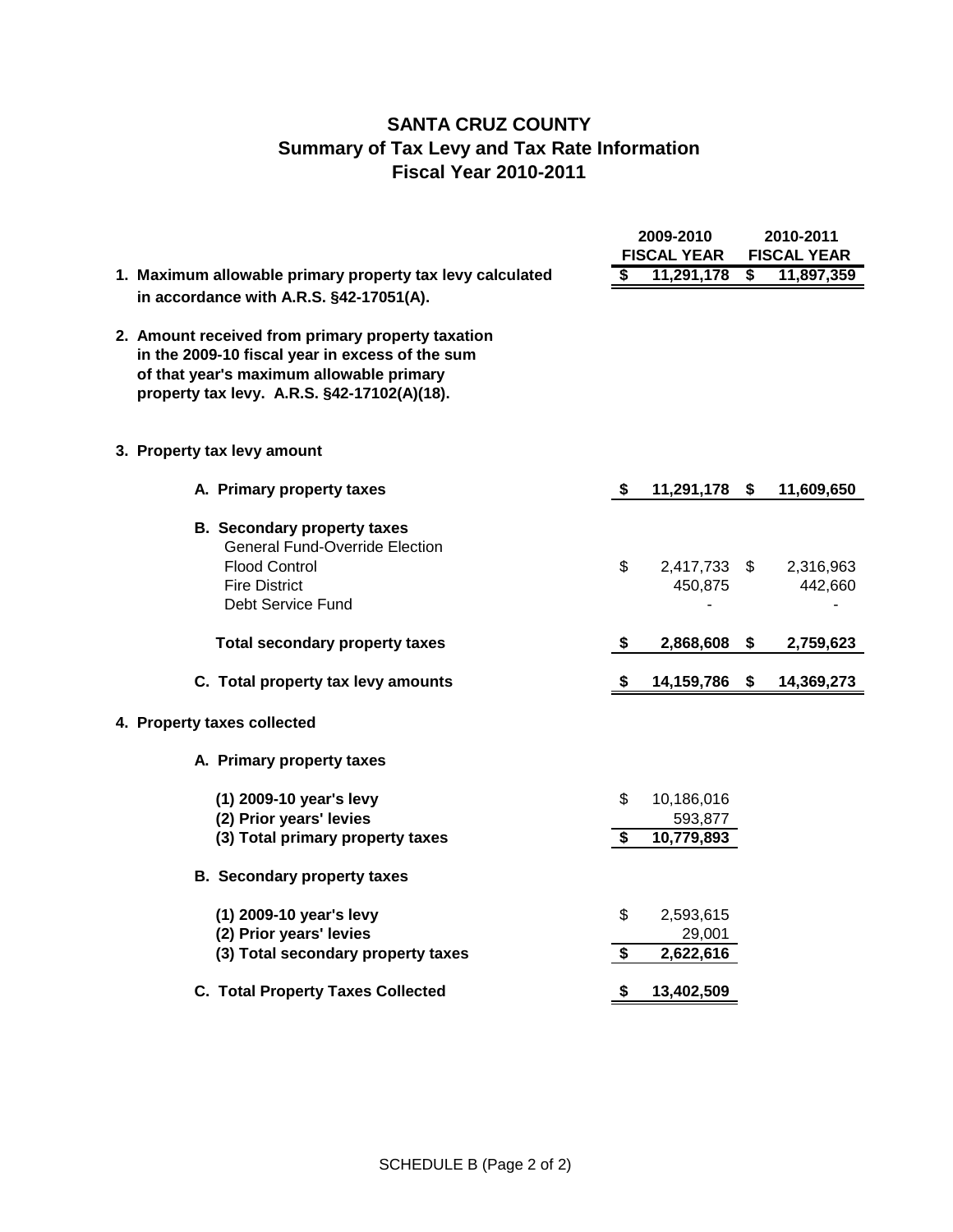# **SANTA CRUZ COUNTY Summary of Tax Levy and Tax Rate Information Fiscal Year 2010-2011**

|                       |                                                                                 | 2009-10<br><b>FISCAL YEAR</b> | 2010-11<br><b>FISCAL YEAR</b> |
|-----------------------|---------------------------------------------------------------------------------|-------------------------------|-------------------------------|
| 5. Property tax rates |                                                                                 |                               |                               |
|                       | A. County tax rate                                                              |                               |                               |
|                       | (1) Primary property tax rate                                                   | 2.8956                        | 2.8215                        |
|                       | (2) Secondary property tax rates                                                |                               |                               |
|                       | <b>General Fund - Override Election</b>                                         |                               |                               |
|                       | <b>Flood Control</b>                                                            | 0.5791                        | 0.5643                        |
|                       | <b>Fire District</b>                                                            | 0.1000                        | 0.1000                        |
|                       | <b>Debt Service</b>                                                             | 0.0000                        | 0.0000                        |
|                       | <b>Total secondary tax rates</b>                                                | 0.6791                        | 0.6643                        |
|                       | (3) Total county tax rate                                                       | 3.5747                        | 3.4858                        |
|                       | <b>B.</b> Special assessment district tax rates<br>Secondary property tax rates | 0.0000                        | 0.0000                        |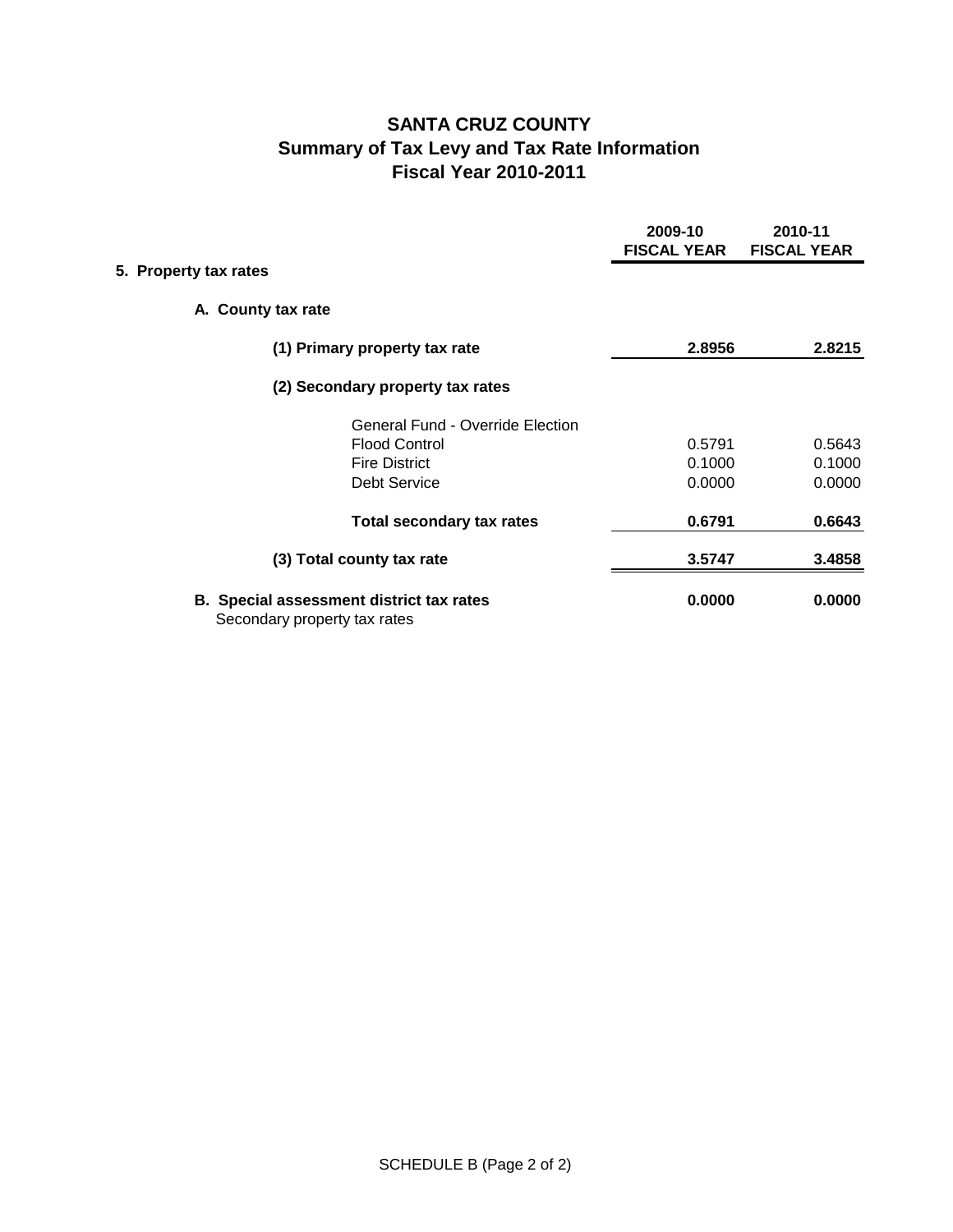|                      | <b>SOURCE OF REVENUES</b>                  | <b>ESTIMATED</b><br><b>REVENUES</b><br>2009-10 |               | <b>ACTUAL</b><br><b>REVENUES</b><br>2009-10 | <b>ESTIMATED</b><br><b>REVENUES</b><br>2010-11 |    |           |
|----------------------|--------------------------------------------|------------------------------------------------|---------------|---------------------------------------------|------------------------------------------------|----|-----------|
| <b>GENERAL FUND:</b> |                                            |                                                |               |                                             |                                                |    |           |
|                      | <b>TAXES:</b>                              |                                                |               |                                             |                                                |    |           |
| 4141/4142            | DELINQUENT TAX INTEREST                    | \$                                             |               | \$                                          | 598,914 \$                                     |    |           |
|                      | <b>LICENSE AND PERMITS:</b>                |                                                |               |                                             |                                                |    |           |
|                      | X100-63-4500 BUILDING PERMITS              |                                                | 400,000       |                                             | 360,369                                        |    | 280,000   |
|                      | <b>INTERGOVERNMENTAL:</b>                  |                                                |               |                                             |                                                |    |           |
|                      | X100-04-4130 AUTO LIEU TAX                 |                                                | 1,300,000     |                                             | 1,305,125                                      |    | 1,000,000 |
|                      | X100-39-4324 PRISONER DETENTION            |                                                |               |                                             |                                                |    |           |
|                      | X100-04-4430 FEDERAL PAYMENT LIEU TAXES    |                                                | 931,234       |                                             | 323,746                                        |    | 916,000   |
|                      | X100-04-4460 COUNTY 1/2 CENT TAX           |                                                | 2,700,000     |                                             | 2,301,890                                      |    | 2,000,000 |
| X100-4461            | SHARED REVENUE SALES TAX                   |                                                | 3,700,000     |                                             | 3,513,341                                      |    | 3,000,000 |
|                      | X100-04-4500 SHARED REVENUE LIQUOR LICENSE |                                                | 8,000         |                                             | 13,670                                         |    | 10,000    |
|                      | CITY/STATE/FEDERAL REIMBURSEMENT           |                                                | 714,882       |                                             | 677,145                                        |    | 118,947   |
|                      | X100-04-4451 STATE LOTTERY FUND            |                                                | 495,032       |                                             | 304,381                                        |    |           |
|                      | <b>CHARGES FOR SERVICES:</b>               |                                                | 1,204,547     |                                             | 1,126,802                                      |    | 1,125,285 |
| 4600/4619            | <b>FINES AND FORFEITURES:</b>              |                                                | 532,500       |                                             | 596,619                                        |    | 466,000   |
|                      | X100-04-4910 INTEREST ON INVESTMENTS:      |                                                | 45,000        |                                             | 55,266                                         |    | 35,000    |
| 4980/4985            | <b>MISCELLANEOUS:</b>                      |                                                | 50,000        |                                             | 39,533                                         |    |           |
|                      | <b>TOTAL GENERAL FUND</b>                  | \$                                             | 12,081,195 \$ |                                             | 11,216,801                                     | \$ | 8,951,232 |
|                      | <b>SPECIAL REVENUE FUNDS:</b>              |                                                |               |                                             |                                                |    |           |
| 105                  | <b>ROAD FUND</b>                           | \$                                             | 3,443,745     | \$                                          | 3,312,840                                      | S  | 3,651,994 |
|                      |                                            |                                                |               |                                             |                                                |    |           |
|                      | <b>TOTAL ROAD FUND</b>                     | \$                                             | 3,443,745     | \$                                          | 3,312,840                                      | \$ | 3,651,994 |
| 370                  | <b>HEALTH SERVICE FUND</b>                 | \$                                             | 163,000       | \$                                          | 124,399                                        | \$ | 100,000   |
| 371                  | MATERNAL & CHILD HEALTH                    |                                                |               |                                             | 432                                            |    |           |
| 373                  | <b>CAR SEAT SAFETY</b>                     |                                                |               |                                             | 1                                              |    |           |
| 375                  | SOUTHERN AZ WOMEN'S FUND                   |                                                |               |                                             | 27                                             |    |           |
| 376                  | <b>FOLIC ACID</b>                          |                                                | 5,000         |                                             | 3,150                                          |    |           |
| 377                  | <b>BIO TERRORISM GRANT</b>                 |                                                | 269,399       |                                             | 200,694                                        |    | 179,403   |
| 378                  | <b>BIO-TERRORISM BI-NATIONAL</b>           |                                                | 40,000        |                                             | 26,117                                         |    | 20,000    |
| 379                  | T.B.                                       |                                                | 18,476        |                                             | 10,000                                         |    | 12,000    |
| 380                  | <b>HIV PROGRAM</b>                         |                                                |               |                                             | 238                                            |    |           |
| 382                  | PANDEMIC INFLUENZA                         |                                                |               |                                             |                                                |    |           |
| 383                  | <b>IMMUNIZATION PROGRAM</b>                |                                                |               |                                             | 86,302                                         |    |           |
| 384                  | PHER PHASE I AND II                        |                                                |               |                                             | 29,980                                         |    | 108,483   |
| 385                  | PHER PHASE III                             |                                                |               |                                             | 49,951                                         |    | 100,049   |
| 386                  | MEDICAL RESERVE CORP.                      |                                                |               |                                             | 10,000                                         |    |           |
| 387                  | ARRA - IMMUNIZATION STIMULUS               |                                                |               |                                             |                                                |    | 13,050    |
| 600                  | ANIMAL CONTROL                             |                                                | 303,978       |                                             | 296,208                                        |    | 299,169   |
| 601                  | STERILIZATION ENFORCEMENT                  |                                                |               |                                             | 15,281                                         |    |           |
|                      | <b>TOTAL HEALTH SERVICES</b>               | \$                                             | 799,853       | \$                                          | 852,779 \$                                     |    | 832,154   |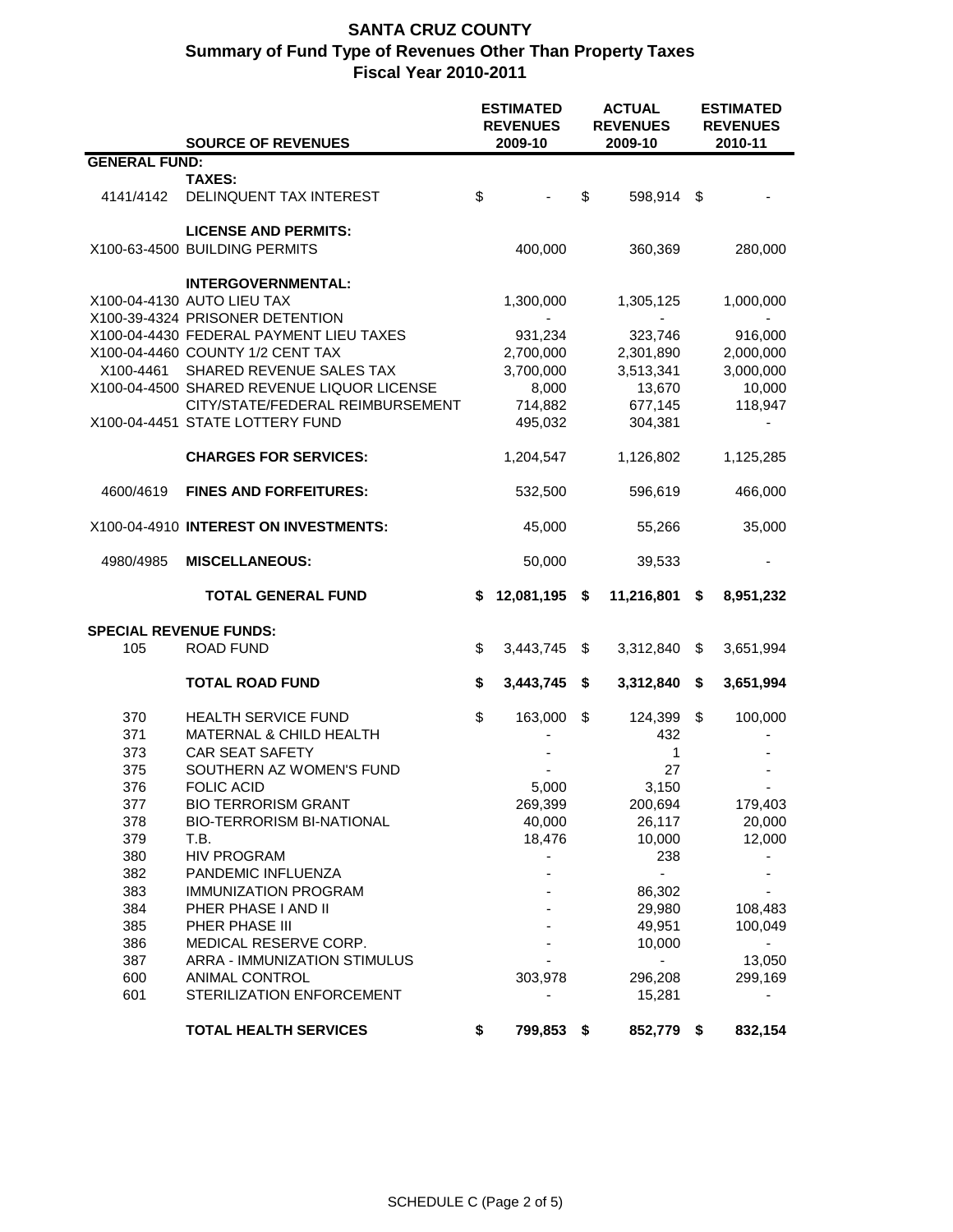|            |                                   | <b>ESTIMATED</b><br><b>REVENUES</b> | <b>ACTUAL</b><br><b>REVENUES</b> | <b>ESTIMATED</b><br><b>REVENUES</b> |
|------------|-----------------------------------|-------------------------------------|----------------------------------|-------------------------------------|
|            | <b>SOURCE OF REVENUE</b>          | 2009-10                             | 2009-10                          | 2010-11                             |
|            | <b>SPECIAL REVENUE FUNDS:</b>     |                                     |                                  |                                     |
| 106        | ADOT HOUSE BILL 2565              | \$<br>43,622                        | \$<br>35,051                     | \$                                  |
| 107        | PALO PARADO RAILROAD IMPROVEMENT  | $\blacksquare$                      | 78,393                           |                                     |
| 110        | ASSESSOR RET. & CONVERSION FUND   | 40,000                              | 43,404                           | 40,000                              |
| 111        | RECORDER RETRIEVAL CONVERSION     | 40,000                              | 45,025                           | 40,000                              |
| 112        | <b>TAXPAYERS' INFORMATION</b>     | 10,000                              | 12,223                           | 10,000                              |
| 120        | OLD COURTHOUSE FUND               | 490,264                             | (72)                             | 34,740                              |
| 122        | METH INTERDICTION PROGRAM         | $\blacksquare$                      | (4, 299)                         |                                     |
| 123        | EPA BROWNFIELDS HAZARDOUS         | 140,151                             | 97,634                           |                                     |
| 124        | EPA BROWNFIELDS PETROLEUM         | 145,092                             | 26,667                           |                                     |
| 125        | PROSECUTION HIDTA                 | 185,713                             | 194,237                          | 185,713                             |
| 126        | ATTORNEY'S DIVERSION PROGRAM      | 2,000                               | 1,537                            | 1,000                               |
| 127        | <b>VICTIM RIGHTS NOTIFICATION</b> | 15,604                              | 30,901                           | 15,604                              |
| 128        | <b>BAD CHECK COLLECTION</b>       | 8,000                               | 16,254                           | 10,000                              |
| 130        | COST OF PROSECUTION               | 4,000                               | 1,711                            | 1,000                               |
| 132        | FILL THE GAP (ATTORNEY)           | 15,100                              | 3,282                            | 5,000                               |
| 133        | 5% FILL THE GAP FEES (ATTORNEY)   | ÷.                                  | 1,307                            |                                     |
| 134        | ANTI-RACKETEERING                 | 125,000                             | 823,443                          | 250,000                             |
| 135        | A.C.J.C. PROSECUTION #6           | 52,838                              | 513                              |                                     |
| 136        | <b>VICTIM WITNESS PROGRAM</b>     |                                     | 301                              |                                     |
| 137        | VICTIM'S COMPENSATION - VOCA      |                                     | 10,605                           | 9,140                               |
| 138        | ATTORNEY'S VICTIM COMPENSATION    | 30,492                              | 22,869                           | 28,302                              |
| 139        | <b>ATTORNEY'S ENHANCEMENT</b>     | $\blacksquare$                      | 110,499                          | 100,000                             |
| 140        | VICTIM ASSISTANCE GRANT           | 22,000                              | 22,000                           | 22,000                              |
| 141        | F.B.I. SEIZURE GRANT              | 100,000                             | 453,786                          | 150,000                             |
| 142        | AZ AUTO THEFT AUTHORITY           | 30,224                              | (13, 729)                        |                                     |
| 143        | PROGRAM INCOME-COUNTY ATTORNEY    | 14,100                              | 53,231                           |                                     |
| 144        | HB 2779 FAIR & LEGAL EMPLOYMENT   | 12,209                              | $\sim$                           |                                     |
| 145        | POWER COALITION                   |                                     | 8,000                            |                                     |
| 146        | DRUG ENFORCEMENT UNIT             |                                     | 42,684                           | 242,671                             |
| 148        | DOMESTIC VIOLENCE STOP GRANT      |                                     | 79,452                           | 115,603                             |
| 149        | VICTIM SERVICES DONATIONS         |                                     | 165                              |                                     |
| 150        | ARRA - ACJC PROSECUTION (CA)      |                                     | 52,325                           | 52,838                              |
| 180        | CLERK SUPERIOR COURT RETRIEVAL    | 10,000                              | 12,209                           | 10,000                              |
| 181        | EXPED. CHILD SUP. & VISITATION    | 2,500                               | 5,165                            | 3,000                               |
| 182        | SPOUSAL MAINTENANCE FUND          | 500                                 | 703                              |                                     |
| 183        | CHILD SUPPORT AUTOMATION          | $\overline{\phantom{a}}$            | 27                               |                                     |
|            | DOMESTIC EDUCATION MEDIATION      |                                     | 1,384                            | 1,000                               |
| 184<br>185 | NON-IV-D CONVERSION FUND          | 800<br>$\overline{\phantom{a}}$     | 10                               |                                     |
|            |                                   |                                     |                                  |                                     |
| 200        | CITIZEN CORPS/CERT GRANT          | 2,647                               | 10,491                           | 5,000                               |
| 201        | 2006 GRANT FUNDS                  |                                     | (33, 205)                        |                                     |
| 202        | 2007 GRANT                        | 114,174                             | 10,314                           |                                     |
| 204        | <b>EXERCISES</b>                  |                                     | (16, 933)                        |                                     |
| 205        | DOMESTIC HAZARDOUS TRAINING       |                                     | 4                                |                                     |
| 207        | <b>2005 GRANT</b>                 |                                     | (9,882)                          |                                     |
| 208        | 2008 GRANT                        | 96,675                              | 21,027                           |                                     |
| 225        | J.P. #1 TIME PAYMENT FEES         | 15,000                              | 21,928                           | 15,000                              |
| 228        | J.P. #1 FARE PROGRAM              |                                     | 3,964                            |                                     |
| 245        | J.P. #2 TIME PAYMENT FEES         | 1,200                               | 1,720                            | 1,200                               |
| 246        | J.P. #2 FARE PROGRAM              | $\overline{\phantom{a}}$            | 121                              |                                     |
| 250        | <b>CASA PROGRAM</b>               | 37,642                              | 30,562                           | 29,518                              |
| 251        | <b>MODEL COURT</b>                | 7,500                               | 7,339                            | 7,208                               |
| 252        | D.E.S. IV-D                       | 80,391                              | 72,212                           | 81,569                              |
| 254        | JUVENILE COMMUNITY ADVISORY       | 7,000                               | (3)                              |                                     |
| 255        | TRAFFIC CASE PROCESSING FUND      | $\overline{\phantom{a}}$            | 3                                |                                     |
| 256        | FTG-INDIGENT DEFENSE              | 8,000                               | 2,166                            | 3,000                               |
| 257        | <b>LAW LIBRARY</b>                | 23,000                              | 25,996                           | 23,150                              |
| 258        | DOMESTIC EDUCATION CHILD ISSUES   | 4,000                               | 2,642                            | 2,500                               |
| 259        | FILL THE GAP (5%)                 | 75,000                              | 80,307                           | 76,000                              |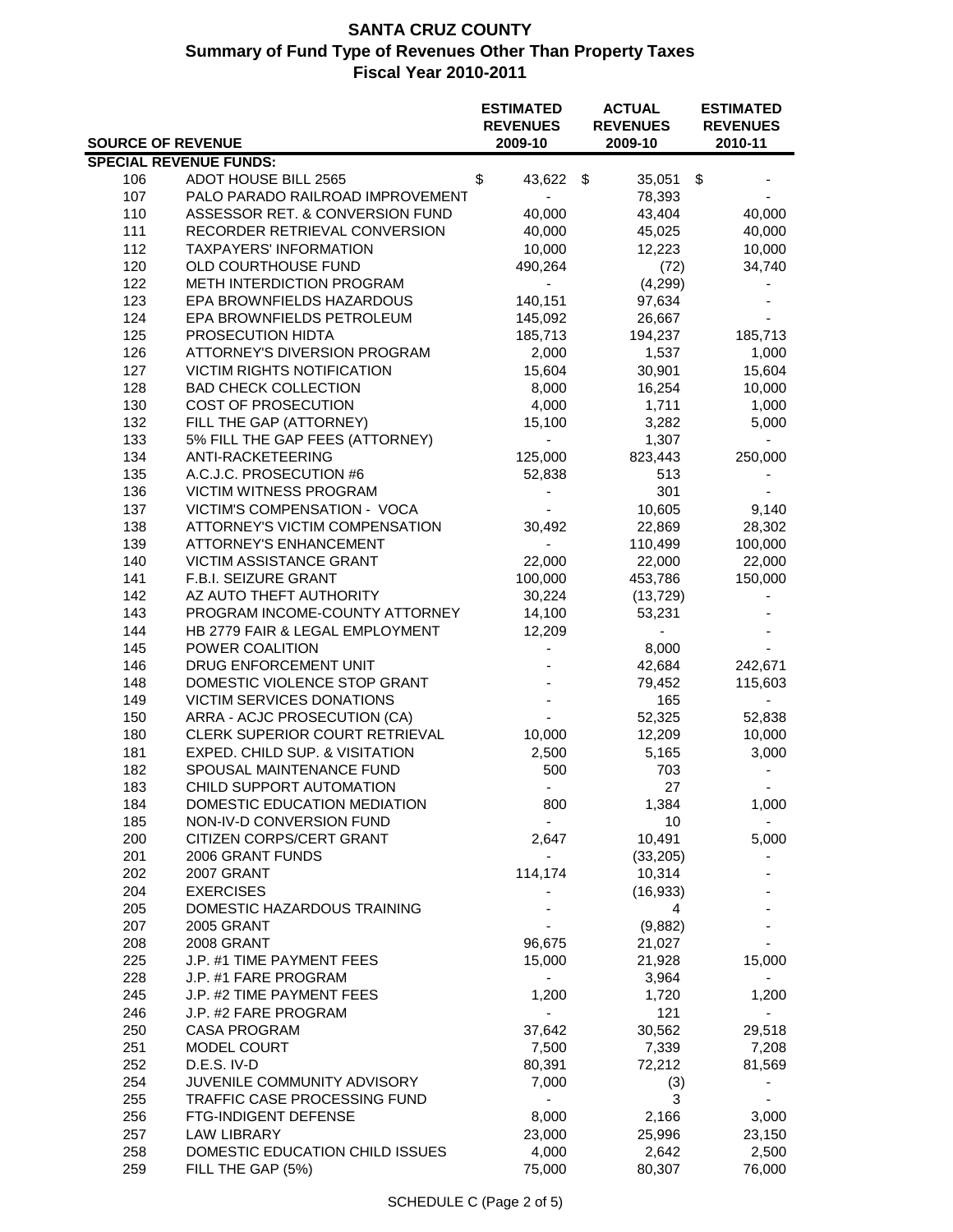|            |                                             | <b>ESTIMATED</b><br><b>REVENUES</b> | <b>ACTUAL</b><br><b>REVENUES</b> | <b>ESTIMATED</b><br><b>REVENUES</b> |
|------------|---------------------------------------------|-------------------------------------|----------------------------------|-------------------------------------|
|            | <b>SOURCE OF REVENUE</b>                    | 2009-10                             | 2009-10                          | 2010-11                             |
|            | <b>SPECIAL REVENUE FUNDS:</b>               |                                     |                                  |                                     |
| 260        | SUPERIOR COURT FILL THE GAP                 | \$<br>5,000                         | \$<br>5,865                      | 5,000<br>\$                         |
| 261<br>262 | 5% FILL THE GAP INDIGENT DEFENSE            | 2,000                               | 2,291                            | 2,000                               |
|            | J.C.E.F. COURT FEES                         | 14,000                              | 14,573                           | 11,000                              |
| 263<br>264 | <b>FARE PROGRAM</b><br>STATE - FILL THE GAP | 150<br>$\blacksquare$               | $\blacksquare$<br>40,735         | 33,408                              |
| 273        | JUVENILE INTENSIVE PROBATION                | 302,121                             | 292,321                          | 261,456                             |
| 275        | PIC ACT                                     | 256,980                             | 248,615                          | 261,473                             |
| 276        | <b>STATE AID</b>                            | 226,802                             |                                  |                                     |
| 278        | DIVERSION CONSEQUENCES                      | 4,972                               | 218,864<br>4,972                 | 219,825<br>2,904                    |
| 279        | JUVENILE TREATMENT SERVICES                 | 124,964                             | 124,964                          | 124,059                             |
| 280        | <b>FAMILY COUNSELING</b>                    | 9,818                               | 5,987                            | 9,808                               |
| 281        | JUVENILE DIVERSION FEES                     | 3,100                               | 7,961                            | 3,100                               |
| 282        | <b>JUVENILE PROBATION FEES</b>              | 11,000                              | 9,953                            | 8,800                               |
| 283        | JUV PARENTAL ASSMNT EXTRA FEE               | 800                                 | 1,937                            | 600                                 |
| 289        | JUV DIVERSION SVC FEES - OVER               | $\blacksquare$                      | 486                              | $\overline{\phantom{a}}$            |
| 300        | COMMUNITY PUNISHMENT PROGRAM                | 56,023                              | 61,692                           | 61,193                              |
| 301        | STATE AID ENHANCEMENT                       | 300,310                             | 341,159                          | 361,222                             |
| 302        | JCEF-STATE AID ENHANCEMENT                  | 40,849                              | $\overline{\phantom{a}}$         | $\overline{\phantom{0}}$            |
| 303        | DRUG TREATMENT & EDUCATION                  | 21,760                              | 21,760                           | 18,637                              |
| 304        | DRUG ENFORCEMENT GRANT                      | 17,100                              | 16,202                           | 16,202                              |
| 305        | <b>VICTIM RIGHTS-PROBATION</b>              | 18,300                              | 18,021                           | 18,300                              |
| 306        | ADULT PROBATION DRUG TESTING                | 2,500                               | 2,742                            | 2,750                               |
| 307        | PROB FEES INTERSTATE COMP 30%               | 100                                 | 94                               | 100                                 |
| 308        | <b>ADULT PROBATION FEES</b>                 | 58,700                              | 62,457                           | 60,800                              |
| 309        | ADULT PROBATION EXTRA FEES                  |                                     | 12,386                           | 11,000                              |
| 310        | ADULT INTENSIVE PROBATION                   | 294,861                             | 314,138                          | 315,432                             |
| 311        | JCEF-ADULT INTENSIVE PROBATION              | 19,777                              |                                  |                                     |
| 312        | PROBATION PAROLE SERVICES                   | 100                                 | 257                              | 200                                 |
| 313        | <b>GLOBAL POSITIONING</b>                   | 2,000                               | 1,080                            | 1,080                               |
| 325        | <b>JAIL DISTRICT</b>                        | 2,480,000                           | 2,422,988                        | 3,550,000                           |
| 326        | SHERIFF H.I.D.T.A. 18                       | 374,312                             | 348,143                          | 374,311                             |
| 327        | SHERIFF A.C.J.C.                            | 226,620                             | 16,488                           |                                     |
| 329        | <b>COMMISSARY FUND</b>                      | 30,000                              | 76,875                           | 80,000                              |
| 330        | <b>JAIL ENHANCEMENT</b>                     | 220,000                             | 225,062                          | 220,000                             |
| 331        | D.U.I. GRANT                                |                                     | 14,453                           |                                     |
| 332        | <b>VICTIM BILL OF RIGHTS</b>                |                                     | 5,800                            |                                     |
| 337        | DOJ BULLETPROOF VEST                        |                                     | 18,157                           |                                     |
| 342        | PROGRAM INCOME-METRO                        | 20,000                              | 212,922                          |                                     |
| 347        | OPERATION STONE GARDEN                      |                                     | 937,018                          | 745,604                             |
| 348        | ADULT DETENTION STIMULUS FUND               |                                     | 131,027                          | 256,974                             |
| 349        | ARRA - JUSTICE ASSISTANCE GRANT             |                                     | 10,456                           | 325                                 |
| 350        | ARRA - ACJC PROSECUTION - MTF               |                                     | 212,840                          | 226,620                             |
| 352        | BORDER SECURITY ENHANCEMENT                 |                                     |                                  | 1,300,000                           |
| 615        | <b>CASE MANAGEMENT</b>                      | 84,842                              | 62,014                           | 60,000                              |
| 625        | <b>WASTE TIRE (ADEQ)</b>                    | 85,000                              | 59,721                           | 72,277                              |
| 650        | FLOOD CONTROL DISTRICT                      |                                     | 3,665                            |                                     |
| 651        | FLOOD CONTROL RESERVE FUND                  |                                     | 8,767                            |                                     |
| 676        | <b>SCHOOL FOREST FEES</b>                   | 675,537                             | 682,653                          | 660,117                             |
| 683        | JUVENILE EDUCATION                          | 72,638                              | 75,891                           |                                     |
| 685        | TITLE II-A                                  | 7,500                               | 7,178                            | 7,000                               |
| 686        | TITLE II-D                                  | 32,147                              | 3,996                            | 20,000                              |
| 687        | TITLE IV-A                                  |                                     | 38                               | 35                                  |
| 689        | PART B IDEA BASIC                           | 7,000                               | 18,464                           | 18,000                              |
| 690        | <b>CHEMICAL ABUSE</b>                       | 1,000                               | 375                              | 300                                 |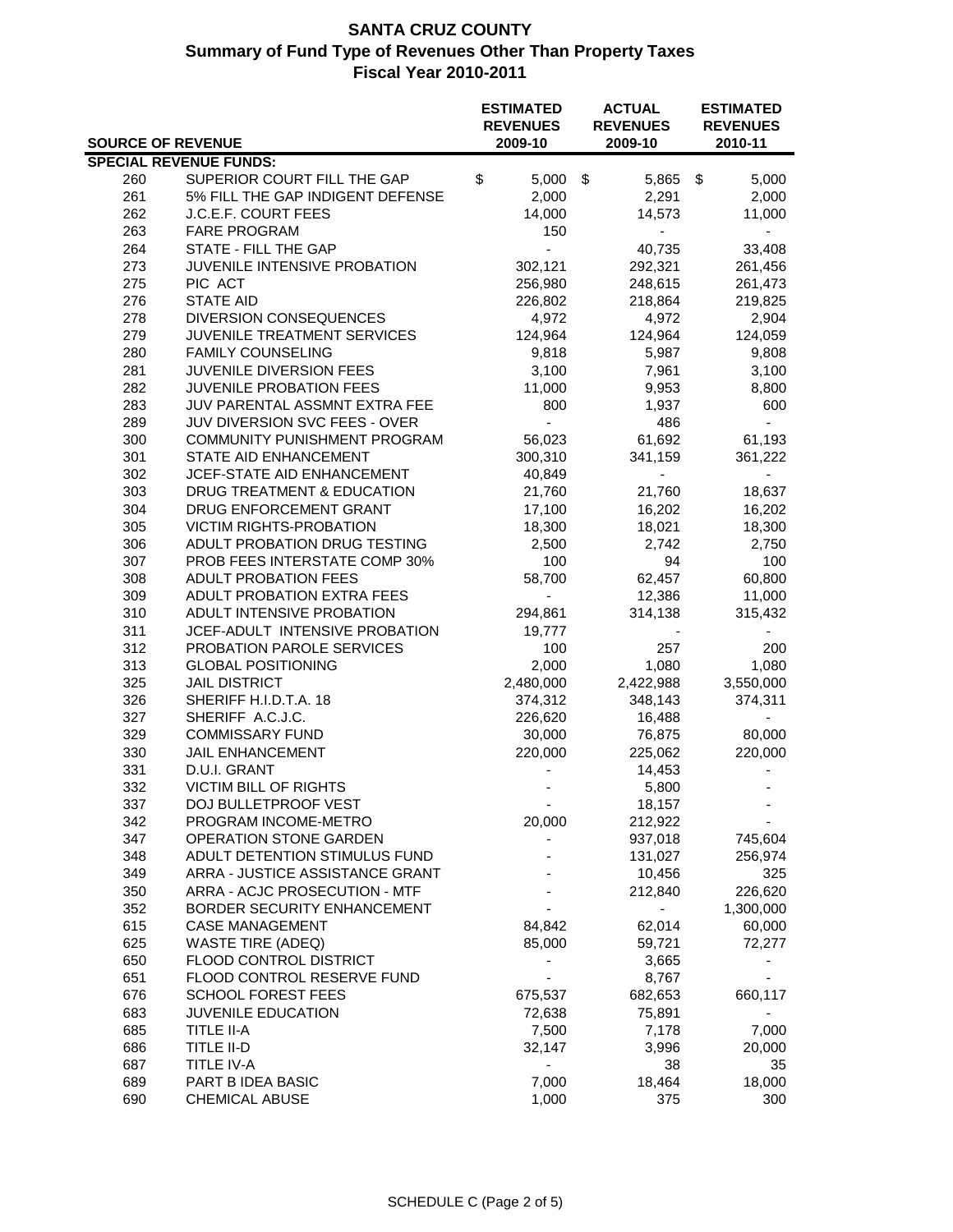|     | <b>SOURCE OF REVENUE</b>            | <b>ESTIMATED</b><br><b>REVENUES</b><br>2009-10 | <b>ACTUAL</b><br><b>REVENUES</b><br>2009-10 | <b>ESTIMATED</b><br><b>REVENUES</b><br>2010-11 |
|-----|-------------------------------------|------------------------------------------------|---------------------------------------------|------------------------------------------------|
|     | <b>SPECIAL REVENUE FUNDS:</b>       |                                                |                                             |                                                |
|     | COUNTY JAIL EDUCATION PROGRAM       |                                                | \$<br>$\blacksquare$                        |                                                |
| 691 |                                     | \$                                             |                                             | \$<br>40,000                                   |
| 698 | PRESCHOOL GRANT                     | $\sim$                                         | (28, 755)                                   | $\sim$                                         |
| 699 | <b>SPECIAL SERVICES</b>             | 57,554                                         | 57,555                                      | 57,555                                         |
| 700 | TITLE V - PART A INNOVATIVE PROG    | $\sim$                                         | (9, 143)                                    |                                                |
| 704 | IDEA BASIC JUVENILE SECURE CARE     | 6,500                                          | 6,818                                       | 6,500                                          |
| 706 | <b>TAYLOR GRAZING FEES</b>          |                                                | 1,187                                       |                                                |
| 708 | <b>JUNTOS UNIDOS</b>                |                                                | (1, 169)                                    |                                                |
| 711 | <b>IDEA BASIC ADULT SECURE CARE</b> | 10,000                                         | 7,000                                       | 10,000                                         |
| 713 | ESA PROFESSIONAL DEVELOP PROJECT    | $\overline{\phantom{0}}$                       | 22,948                                      | 55,000                                         |
| 714 | ARRA IDEA                           |                                                | 20,983                                      | 20,000                                         |
| 725 | PROFESSIONAL DEVELOPMENT            | 568,661                                        | 241,305                                     | 170,000                                        |
| 727 | W.I.A. YOUTH IN SCHOOL              | 222,944                                        | 339,081                                     | 186,361                                        |
| 728 | W.I.A. YOUTH OUT OF SCHOOL          | 23,000                                         | 154,353                                     | 23,290                                         |
| 730 | W.I.A. STAFF TO BOARD               |                                                | 97                                          |                                                |
| 732 | W.I.A. TANF SET A SIDE              |                                                | 99,186                                      |                                                |
| 733 | DEPT OF EDUC. RECREATION GRANT      |                                                | (1,614)                                     |                                                |
| 734 | WEED AND SEED - YEAR 5              | 144,288                                        | 96,791                                      |                                                |
| 735 | <b>WELFARE TO WORK</b>              | $\sim$                                         | (87)                                        |                                                |
| 739 | W.I.A. ADULT                        | 331,504                                        | 422,575                                     | 295,825                                        |
| 740 | W.I.A. DISLOCATED WORKER            | 64,297                                         | 156,938                                     | 97,411                                         |
| 741 | W.I.A. ADMINISTRATION               | 50,497                                         | 83,682                                      | 10,053                                         |
| 744 | WIA VETS GRANT                      |                                                | 9,948                                       |                                                |
| 745 | WEED & SEED                         |                                                | 6                                           |                                                |
| 746 | <b>WIA RAPID RESPONSE</b>           | 5,329                                          |                                             |                                                |
| 747 | <b>ADULT EDUCATION</b>              | 29,821                                         | (40, 424)                                   | 30,147                                         |
| 749 | <b>WIRED GRANT</b>                  | 335,297                                        | 82,275                                      | 10,200                                         |
| 750 | WEED AND SEED - YEAR 4              | $\sim$                                         | 6,534                                       | $\sim$                                         |
| 751 | ADULT EDUCATION - EL/CIVICS         | 90,140                                         | 107,863                                     | 92,830                                         |
| 752 | ADULT EDUCATION - ELAA STATE        | 58,034                                         | 54,808                                      |                                                |
| 753 | ADULT EDUCATION - ABE/ASE STATE     | 12,721                                         | 6,997                                       |                                                |
| 754 | <b>CENTENIAL HERITAGE</b>           | $\overline{\phantom{a}}$                       | 13,786                                      | 4,964                                          |
| 755 | WEED & SEED - YEAR 6                |                                                | 37,679                                      | 130,000                                        |
| 757 | COMMUNITY BASED JOB TRAINING        |                                                | 22,405                                      | 59,760                                         |
| 953 | <b>SCC CONSORTIUM DUES</b>          |                                                | 900                                         |                                                |
|     |                                     |                                                |                                             |                                                |
|     | <b>TOTAL SPECIAL REVENUE FUNDS</b>  | $$14,377,306$ \$                               |                                             | 16,024,299 \$ 16,757,712                       |
|     | <b>DEBT SERVICE FUND:</b>           |                                                |                                             |                                                |
| 121 | <b>BOND INTEREST REDEMPTION</b>     | \$                                             | \$<br>$6,162$ \$                            |                                                |
|     | <b>TOTAL DEBT SERVICE FUND</b>      | \$                                             | \$<br>$6,162$ \$                            |                                                |
|     | <b>CAPITAL PROJECT FUNDS:</b>       |                                                |                                             |                                                |
|     |                                     |                                                |                                             |                                                |
| 404 | PHASE I RUNWAY OVERLAY DESIGN       | \$                                             | \$<br>$(2, 129)$ \$                         |                                                |
| 410 | E3S10 DRAINAGE SIGNAGE EROSION      |                                                | (7, 110)                                    |                                                |
| 411 | <b>TAXIWAY REHABILITATION</b>       | 328,399                                        | (226, 157)                                  |                                                |
| 440 | <b>CDBG ADDITIONAL FUNDS</b>        | 490,264                                        | 47,035                                      | 712,039                                        |
| 441 | COURTHOUSE CONSTRUCTION             | 20,000                                         | 136,720                                     | 317,839                                        |
| 442 | JAIL DISTRICT CONSTRUCTION          | $\blacksquare$                                 | 457,039                                     | 665,010                                        |
| 445 | 2009 CDBG - EMERGENCY GRANT         | 249,552                                        | 17,961                                      |                                                |
| 446 | <b>CDBG HVAC 168-10</b>             |                                                |                                             | 300,000                                        |
|     | <b>TOTAL CAPITAL PROJECTS</b>       | \$<br>1,088,215 \$                             | 423,359 \$                                  | 1,994,888                                      |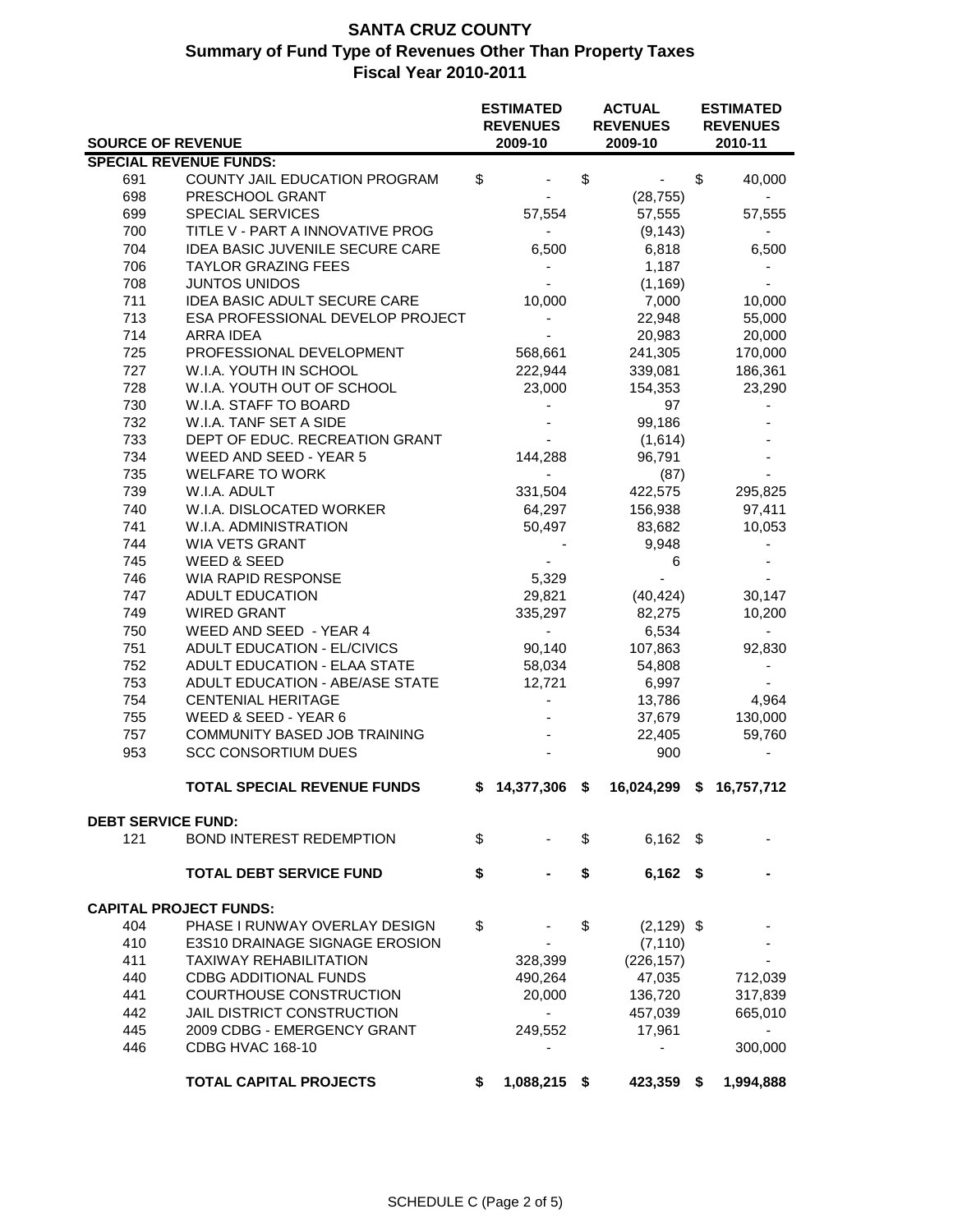| <b>SOURCE OF REVENUE</b> |                                    |    | <b>ESTIMATED</b><br><b>REVENUES</b><br>2009-10 | <b>ACTUAL</b><br><b>REVENUES</b><br>2009-10 |            |      | <b>ESTIMATED</b><br><b>REVENUES</b><br>2010-11 |  |  |
|--------------------------|------------------------------------|----|------------------------------------------------|---------------------------------------------|------------|------|------------------------------------------------|--|--|
| <b>ENTERPRISE FUND:</b>  |                                    |    |                                                |                                             |            |      |                                                |  |  |
| 500                      | LANDFILL                           | \$ | 778,115                                        | - \$                                        | 371,036    | - \$ | 705,528                                        |  |  |
| 501                      | <b>LANDFILL RESERVE</b>            |    | 355,038                                        |                                             | 265,249    |      | 302,369                                        |  |  |
|                          | <b>TOTAL ENTERPRISE FUND</b>       | \$ | $1,133,153$ \$                                 |                                             | 636.285    | S.   | 1,007,897                                      |  |  |
|                          | <b>EXPENDABLE TRUST FUND:</b>      | \$ | ۰.                                             | \$                                          | ۰.         | \$   |                                                |  |  |
|                          | <b>TOTAL EXPENDABLE TRUST FUND</b> | \$ | $\sim$                                         | \$                                          | $\sim$     | \$   |                                                |  |  |
|                          | <b>TOTAL ALL FUNDS</b>             | S  | 28,679,869                                     | S                                           | 28.306.906 | S    | 28,711,729                                     |  |  |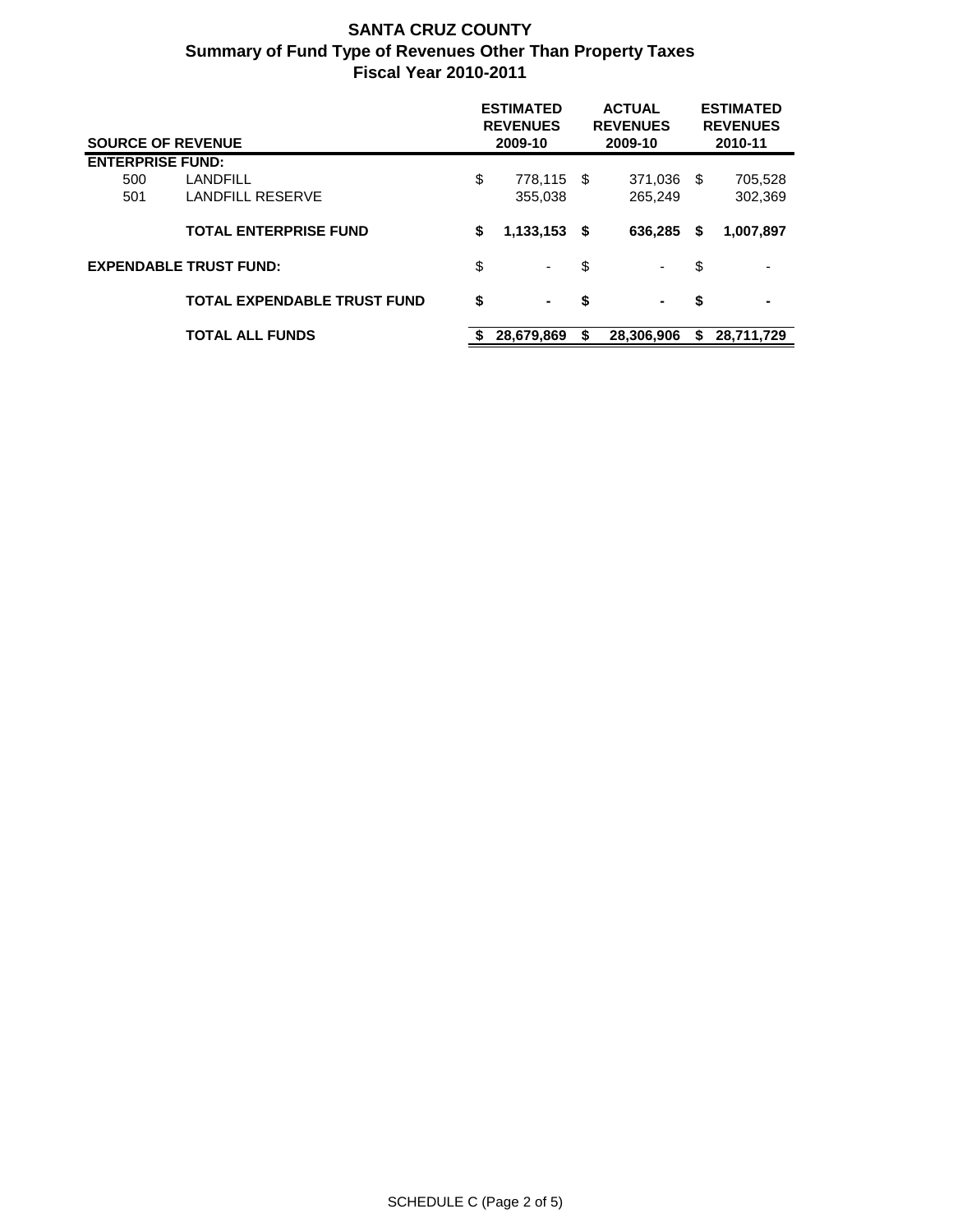# **SANTA CRUZ COUNTY Summary by Fund Type of Other Financing Sources and Interfund Transfers Fiscal Year 2010-2011**

|                      |                                    | <b>INTERFUND</b><br><b>TRANSFERS</b><br>2010-2011 |                          |    |                     |  |
|----------------------|------------------------------------|---------------------------------------------------|--------------------------|----|---------------------|--|
| <b>FUND</b>          |                                    |                                                   | IN                       |    | <b>OUT</b>          |  |
| <b>GENERAL FUND:</b> |                                    | $\overline{\boldsymbol{\mathsf{s}}}$              |                          |    | 63,517 \$ 5,381,499 |  |
|                      | <b>SPECIAL REVENUE FUNDS:</b>      |                                                   |                          |    |                     |  |
| 105                  | ROAD FUND                          |                                                   | 7,500                    |    |                     |  |
| 106                  | LOCAL TRANSPORTATION ASSISTANCE    |                                                   | 19,520                   |    |                     |  |
| 120                  | <b>OLD COURTHOUSE</b>              |                                                   | 17,500                   |    |                     |  |
|                      |                                    |                                                   |                          |    |                     |  |
| 125                  | PROSECUTION HIDTA (CA)             |                                                   | 16,200                   |    |                     |  |
| 133                  | 5% FILL THE GAP FEES CTY ATTY      |                                                   | 15,000                   |    |                     |  |
| 134                  | ANTI-RACKETEERING                  |                                                   |                          |    | 51,884              |  |
| 143                  | PROGRAM INCOME (CA)                |                                                   |                          |    | 27,427              |  |
| 150                  | ARRA - ACJC PROSECUTION (CA)       |                                                   | 27,427                   |    |                     |  |
| 257                  | <b>LAW LIBRARY</b>                 |                                                   | 8,000                    |    |                     |  |
| 259                  | FILL THE GAP (5%)                  |                                                   | $\overline{\phantom{a}}$ |    | 75,000              |  |
| 260                  | SUPERIOR COURT FILL THE GAP        |                                                   | 45,000                   |    |                     |  |
| 261                  | 5% FILL THE GAP INDIGENT DEF.      |                                                   | 15,000                   |    |                     |  |
| 280                  | <b>FAMILY COUNSELING</b>           |                                                   | 2,452                    |    |                     |  |
| 308                  | ADULT PROBATION SERVICE FEES       |                                                   | $\frac{1}{2}$            |    | 63,517              |  |
| 325                  | <b>JAIL DISTRICT</b>               |                                                   | 4,026,533                |    |                     |  |
| 326                  | SHERIFF HIDTA GRANT                |                                                   | 35,684                   |    |                     |  |
| 342                  | PROGRAM INCOME (METRO)             |                                                   |                          |    | 4,305               |  |
| 350                  | ARRA - ACJC PROSECUTION (METRO)    |                                                   | 4,305                    |    |                     |  |
| 370                  | <b>ENVIRONMENTAL HEALTH</b>        |                                                   | 229,070                  |    |                     |  |
| 379                  | T.B. FUND                          |                                                   | 49,500                   |    |                     |  |
| 600                  | <b>ANIMAL CONTROL</b>              |                                                   | 209,168                  |    |                     |  |
| 676                  | <b>SCHOOL FOREST FEES</b>          |                                                   |                          |    | 7,500               |  |
|                      | <b>TOTAL SPECIAL REVENUE FUNDS</b> | \$                                                | 4,727,859 \$             |    | 229,633             |  |
|                      | <b>DEBT SERVICE FUNDS:</b>         |                                                   |                          |    |                     |  |
| 121                  | <b>DEBT SERVICE</b>                |                                                   | 738,756                  |    |                     |  |
|                      | <b>TOTAL DEBT SERVICE FUNDS</b>    | \$                                                | 738,756 \$               |    |                     |  |
|                      |                                    |                                                   |                          |    |                     |  |
|                      | <b>CAPITAL PROJECTS FUNDS:</b>     |                                                   |                          |    |                     |  |
| 411                  | <b>TAXIWAY REHABILITATION</b>      |                                                   |                          |    |                     |  |
| 440                  | <b>CDBG ADDITIONAL FUNDS</b>       |                                                   | 81,000                   |    |                     |  |
|                      | TOTAL CAPITAL PROJECTS FUNDS       | \$                                                | 81,000 \$                |    |                     |  |
|                      | <b>ENTERPRISE FUND:</b>            |                                                   |                          |    |                     |  |
| 500                  | <b>LANDFILL</b>                    |                                                   | 302,368                  |    |                     |  |
| 501                  | <b>LANDFILL RESERVE</b>            |                                                   |                          |    | 302,368             |  |
|                      | <b>TOTAL ENTERPRISE FUND</b>       | \$                                                | 302,368 \$               |    | 302,368             |  |
|                      |                                    |                                                   |                          |    |                     |  |
|                      | <b>EXPENDABLE TRUST FUND:</b>      | \$                                                |                          | \$ |                     |  |
|                      | <b>TOTAL ALL FUNDS</b>             |                                                   | 5,913,500                |    | \$5,913,500         |  |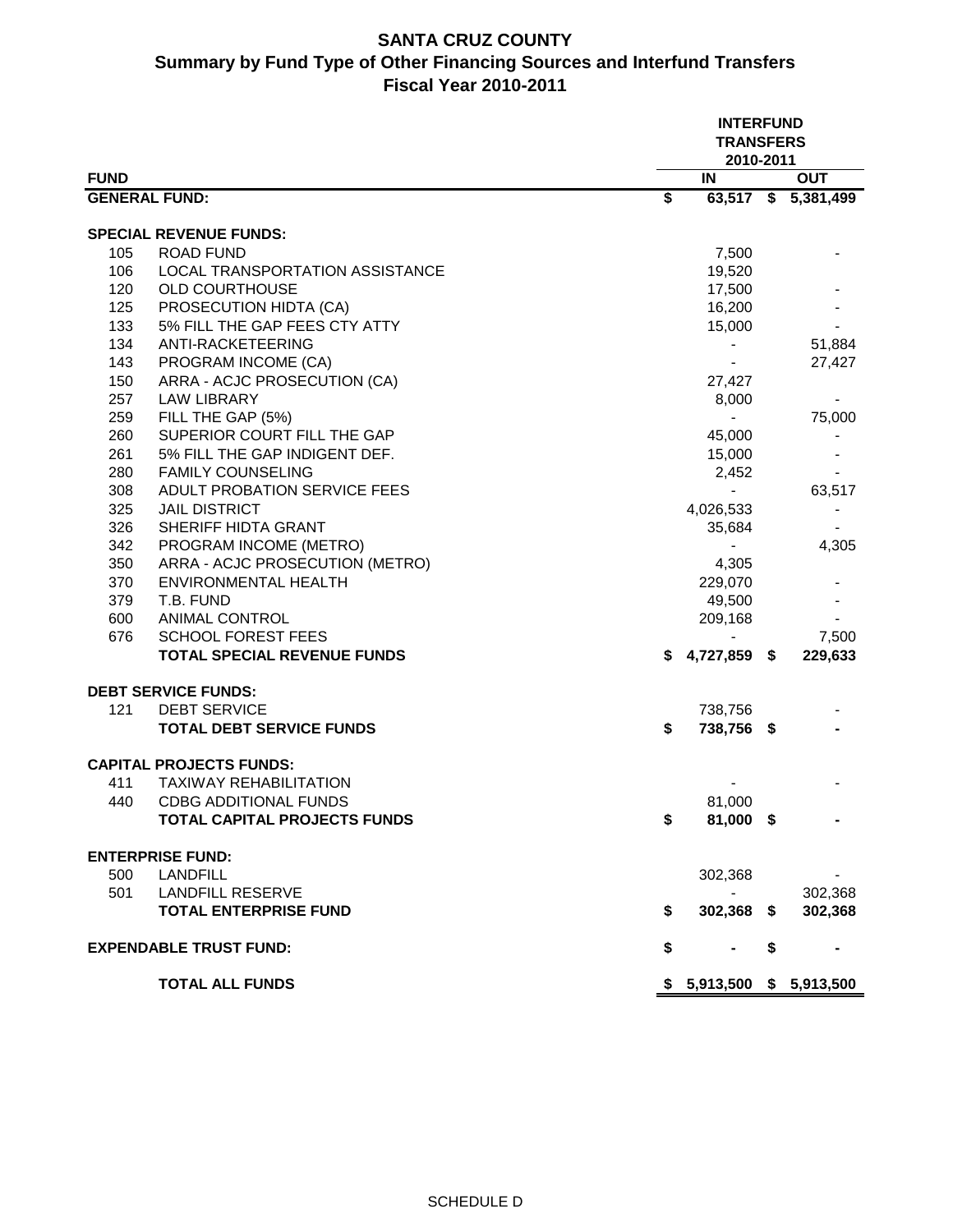|               | FUND DEPARTMENT                                | <b>BUDGETED</b><br><b>EXPENDITURES/</b><br><b>EXPENSES</b><br>2009-10 |      | <b>ACTUAL</b><br><b>EXPENDITURES/</b><br><b>EXPENSES</b><br>2009-10 | <b>BUDGETED</b><br><b>EXPENDITURES/</b><br><b>EXPENSES</b><br>2010-11 |
|---------------|------------------------------------------------|-----------------------------------------------------------------------|------|---------------------------------------------------------------------|-----------------------------------------------------------------------|
| 100           | <b>GENERAL FUND:</b>                           |                                                                       |      |                                                                     |                                                                       |
|               | 100-01 ASSESSOR                                | \$<br>978,616                                                         | \$   | 765,848                                                             | \$<br>812,200                                                         |
|               | 100-02 ATTORNEY                                | 1,384,796                                                             |      | 1,299,804                                                           | 1,234,284                                                             |
|               | 100-04 BOARD OF SUPERVISORS                    | 4,210,943                                                             |      | 1,550,874                                                           | 4,964,886                                                             |
|               | 100-05 AIRPORT                                 | 187,666                                                               |      | 49,140                                                              | 165,410                                                               |
|               | 100-07 CLERK SUPERIOR COURT                    | 831,167                                                               |      | 647,448                                                             | 715,896                                                               |
|               | 100-12 ELECTIONS                               | 344,770                                                               |      | 170,824                                                             | 341,734                                                               |
|               | 100-13 EMERGENCY SERVICES                      | 165,783                                                               |      | 82,347                                                              | 92,594                                                                |
|               | <b>100-14 FINANCE</b>                          | 2,110,957                                                             |      | 760,578                                                             | 2,031,888                                                             |
|               | 100-15 GROUNDS & MAINTENANCE                   | 3,398,064                                                             |      | 761,816                                                             | 3,154,883                                                             |
|               | 100-17 JUSTICE COURT #1                        | 701,941                                                               |      | 553,932                                                             | 596,650                                                               |
|               | 100-18 JUSTICE COURT #2                        | 209,988                                                               |      | 154,567                                                             | 166,106                                                               |
|               | 100-19 INFORMATION TECHNOLOGY                  | 576,077                                                               |      | 514,872                                                             | 519,224                                                               |
| 100-20 G.I.S. |                                                | 313,338                                                               |      | 37,267                                                              | 52,652                                                                |
|               | 100-23 BUILDING CODES                          | 473,824                                                               |      | 344,934                                                             | 271,229                                                               |
|               | 100-24 PLANNING & ZONING                       | 435,527                                                               |      | 239,017                                                             | 376,300                                                               |
|               | 100-27 RECORDER - ELECTION                     | 210,264                                                               |      | 107,145                                                             | 276,885                                                               |
|               | 100-28 RECORDER                                | 288,529                                                               |      | 231,367                                                             | 251,383                                                               |
|               | 100-29 SUPERIOR COURT                          | 2,058,788                                                             |      | 1,839,000                                                           | 1,050,013                                                             |
|               | 100-31 TREASURER                               | 578,399                                                               |      | 468,025                                                             | 499,832                                                               |
|               | 100-35 ADULT PROBATION                         | 713,248                                                               |      | 447,539                                                             | 501,994                                                               |
|               | 100-38 CONSTABLE #1                            | 71,424                                                                |      | 63,464                                                              | 69,684                                                                |
|               | 100-39 SHERIFF                                 | 4,135,707                                                             |      | 3,337,741                                                           | 3,515,516                                                             |
|               | 100-44 CONSTABLE #2                            | 22,254                                                                |      | 16,911                                                              | 20,618                                                                |
|               | 100-61 PUBLIC FIDUCIARY                        | 3,357,032                                                             |      | 2,535,104                                                           | 3,069,496                                                             |
|               | 100-63 CENTRAL PERMITS<br>100-83 RECREATION    | 209,458                                                               |      | 55,636                                                              | 159,303                                                               |
|               | 100-91 SCHOOL SUPERINTENDENT                   | 680,308<br>2,033,011                                                  |      | 203,955<br>1,755,362                                                | 385,859<br>629,208                                                    |
|               |                                                |                                                                       |      |                                                                     |                                                                       |
|               | <b>TOTAL GENERAL FUND</b>                      | \$<br>30,681,880                                                      | \$   | 18,994,517                                                          | \$<br>25,925,726                                                      |
|               | <b>SPECIAL REVENUE FUNDS:</b>                  |                                                                       |      |                                                                     |                                                                       |
| 105           | <b>ROAD FUND</b>                               | \$<br>4,153,684                                                       | \$   | 3,049,500                                                           | \$<br>5,024,125                                                       |
|               | TOTAL ROAD FUND                                | \$<br>4,153,684                                                       | - \$ | 3,049,500                                                           | \$<br>5,024,125                                                       |
| 370           | <b>HEALTH SERVICE FUND</b>                     | \$<br>402,265 \$                                                      |      | 321,924                                                             | \$<br>334,284                                                         |
| 371           | MATERNAL & CHILD HEALTH GRANT                  | 32,615                                                                |      |                                                                     | 28,186                                                                |
| 372           | DOMESTIC VIOLENCE EDUCATION                    | 5,007                                                                 |      |                                                                     | 5,007                                                                 |
| 373           | CAR SEAT SAFETY GRANT                          | 58                                                                    |      |                                                                     | 59                                                                    |
| 374           | WELL WOMAN HEALTH CHECK                        | 6,650                                                                 |      |                                                                     | 6,650                                                                 |
| 375           | SOUTHERN AZ WOMEN'S FUND                       | 1,820                                                                 |      |                                                                     | 1,847                                                                 |
| 376           | <b>FOLIC ACID</b>                              | 9,900                                                                 |      | 3,150                                                               |                                                                       |
| 377           | <b>BIO TERRORISM GRANT</b>                     | 269,399                                                               |      | 191,425                                                             | 179,403                                                               |
| 378           | <b>BIO-TERRORISM BI-NATIONAL</b>               | 40,000                                                                |      | 25,078                                                              | 20,000                                                                |
| 379           | T.B. CONTROL                                   | 81,300                                                                |      | 54,418                                                              | 62,500                                                                |
| 380           | H.I.V. PROGRAM                                 | 15,882                                                                |      |                                                                     | 16,121                                                                |
| 382           | PANADEMIC INFLUENZA                            | 98                                                                    |      | 63                                                                  | 36                                                                    |
| 383           | <b>IMMUNIZATION PROGRAM</b>                    |                                                                       |      | 119,550                                                             | 2                                                                     |
| 384           | PHER PHASE I AND II                            |                                                                       |      | 30,188                                                              | 108,483                                                               |
| 385           | PHER PHASE III                                 |                                                                       |      | 49,951                                                              | 100,049                                                               |
| 386           | MEDICAL RESERVE CORP                           |                                                                       |      |                                                                     | 10,000                                                                |
| 387<br>600    | ARRA - IMMUNIZATION STIMULUS<br>ANIMAL CONTROL | 522,768                                                               |      | 494,218                                                             | 13,050<br>508,337                                                     |
| 601           | ANIMAL CONTROL STERILIZATION                   | 13,875                                                                |      | 1,081                                                               | 28,074                                                                |
|               | <b>TOTAL HEALTH SERVICES</b>                   | \$<br>1,401,637 \$<br>SCHEDULE E (Page 1 of 5)                        |      | 1,291,045                                                           | \$<br>1,422,087                                                       |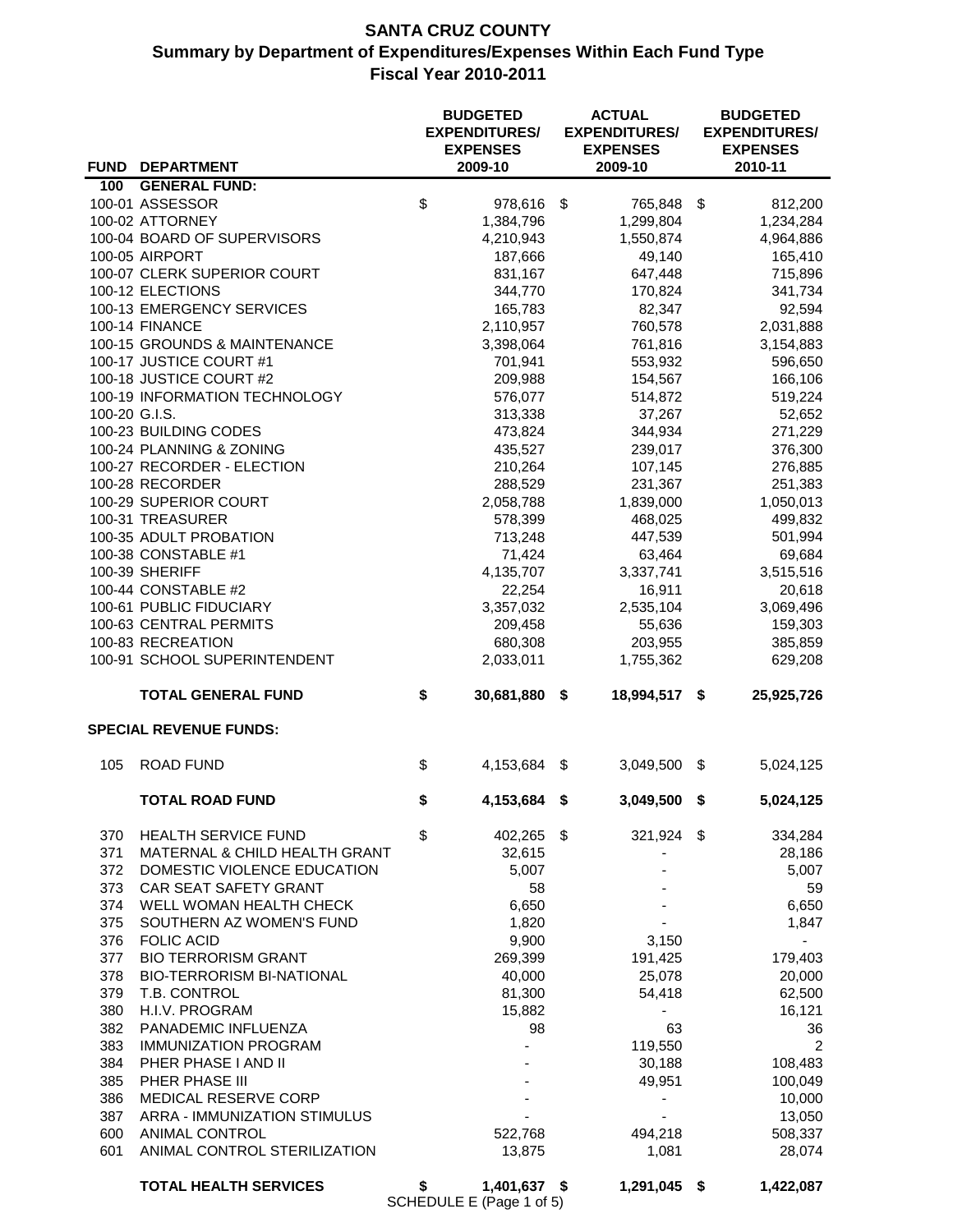|            | FUND DEPARTMENT                               | <b>BUDGETED</b><br><b>EXPENDITURES/</b><br><b>EXPENSES</b><br>2009-10 | <b>ACTUAL</b><br><b>EXPENDITURES/</b><br><b>EXPENSES</b><br>2009-10 | <b>BUDGETED</b><br><b>EXPENDITURES/</b><br><b>EXPENSES</b><br>2010-11 |
|------------|-----------------------------------------------|-----------------------------------------------------------------------|---------------------------------------------------------------------|-----------------------------------------------------------------------|
|            | <b>SPECIAL REVENUE FUNDS:</b>                 |                                                                       |                                                                     |                                                                       |
| 106        | ADOT HOUSE BILL 2565                          | \$<br>45,335 \$                                                       | 33,404                                                              | \$<br>64,355                                                          |
| 107        | PALO PARADO RAILROAD IMPROVEMEI               | $\blacksquare$                                                        | 60,596                                                              |                                                                       |
| 110        | ASSESSOR RET. & CONVERSION                    | 94,663                                                                | 5,471                                                               | 132,232                                                               |
| 111        | RECORDER RETRIEVAL CONVERS.                   | 173,630                                                               | $\blacksquare$                                                      | 218,301                                                               |
| 112        | <b>TAXPAYER INFORMATION</b>                   | 128,861                                                               | 18,198                                                              | 123,444                                                               |
| 119        | TOHONO O' ODHAM NATION                        | $\blacksquare$                                                        | 90                                                                  |                                                                       |
| 120        | OLD COURTHOUSE FUND                           | 539,564                                                               | 38,858                                                              | 52,240                                                                |
| 122        | METH INTERDICTION PROGRAM                     |                                                                       |                                                                     |                                                                       |
| 123        | EPA BROWNFIELDS HAZARDOUS                     | 140,151                                                               | 107,363                                                             |                                                                       |
| 124        | EPA BROWNFIELDS PETROLEUM                     | 145,092                                                               | 10,735                                                              |                                                                       |
| 125        | PROSECUTION HIDTA (PIMA)                      | 209,588                                                               | 193,763                                                             | 201,913                                                               |
| 126        | ATTORNEY'S DIVERSION PROG.                    | 11,882                                                                | $\blacksquare$                                                      | 12,459                                                                |
| 127        | VICTIM RIGHTS NOTIFICATION                    | 30,517                                                                | 8,893                                                               | 51,130                                                                |
| 128        | <b>BAD CHECK COLLECTION</b>                   | 33,341                                                                | 16,660                                                              | 35,814                                                                |
| 130        | COST OF PROSECUTION                           | 9,525                                                                 | 1,736                                                               | 6,555                                                                 |
| 132        | FILL THE GAP (ATTORNEY)                       | 37,501                                                                | 14,702                                                              | 7,693                                                                 |
| 133        | 5% FILL THE GAP (ATTORNEY)                    | 97,311                                                                |                                                                     | 118,286                                                               |
| 134        | ANTI-RACKETEERING                             | 101,125                                                               | 555,878                                                             | 473,577                                                               |
| 135        | A.C.J.C. PROSECUTION #6                       | 66,949                                                                | 513                                                                 | 19                                                                    |
| 136        | VICTIM COMPENSATION RESTITUTION               | 6,723                                                                 | 55                                                                  | 6,969                                                                 |
| 137        | VICTIM'S COMPENSATION VOCA                    | 18,299                                                                | 6,299                                                               | 28,885                                                                |
| 138        | VICTIM'S COMPENSATION ACJC                    | 44,770                                                                | 22,540                                                              | 47,793                                                                |
| 139        | <b>ATTORNEY'S ENHANCEMENT</b>                 | 135,615                                                               | 138,229                                                             | 194,431                                                               |
| 140        | <b>CRIME VICTIM ASSISTANCE</b>                | 27,158                                                                | 13,082                                                              | 36,084                                                                |
| 141        | FEDERAL SEIZURE                               | 281,506                                                               | 259,975                                                             | 527,819                                                               |
| 142        | AUTO THEFT AUTHORITY                          | 30,224                                                                | $\blacksquare$                                                      |                                                                       |
| 143        | PROGRAM INCOME-CA                             | $\sim$                                                                | 16,536                                                              | 6,522                                                                 |
| 144        | HB 2779 FAIR & LEGAL EMPLOYMENT               | 20,801                                                                | 19,430                                                              | $\sim$                                                                |
| 145        | POWER COALITION                               |                                                                       | $\sim$                                                              | 8,000                                                                 |
| 146        | DRUG ENFORCEMENT UNIT                         |                                                                       | 42,694                                                              | 242,671                                                               |
| 148        | DOMESTIC VIOLENCE STOP GRANT                  |                                                                       | 79,488                                                              | 115,603                                                               |
| 149        | VICTIM SERVICES DONATIONS                     |                                                                       | 20                                                                  | 145                                                                   |
| 150        | ARRA-ACJC PROSECUTION (CA)                    |                                                                       | 52,326                                                              | 80,265                                                                |
| 180        | CLERK SUP. CRT. RETRIEVAL                     | 73,309                                                                | 19,374                                                              | 64,199                                                                |
| 181        | EXPED. CHILD SUP. & VISITATION                | 50,915                                                                |                                                                     | 56,579                                                                |
| 182        | SPOUSAL MAINTENANCE FUND                      | 7,168                                                                 |                                                                     | 7,391                                                                 |
| 183        | CHILD SUPPORT AUTOMATION                      | 1,803                                                                 |                                                                     | 1,830                                                                 |
| 184        | DOMESTIC REL. ED. MEDIATION FD                | 3,515                                                                 | 420                                                                 | 5,127                                                                 |
| 185        | NON IV-D CONVERSION FUND                      | 688                                                                   |                                                                     | 698                                                                   |
| 200        | CITIZEN CORPS/CERT GRANT<br><b>2006 GRANT</b> | 2,647                                                                 | 15,276                                                              | 5,000                                                                 |
| 201<br>202 | <b>2007 GRANT</b>                             |                                                                       |                                                                     |                                                                       |
| 203        | L.E.P.C. GRANT 2001-2002                      | 114,174<br>3,269                                                      | 9,975                                                               |                                                                       |
| 205        | DOMESTIC HAZARDOUS TRAINING                   | 260                                                                   |                                                                     | 3,269<br>264                                                          |
| 207        | <b>2005 GRANT</b>                             |                                                                       |                                                                     |                                                                       |
| 208        | 2008 GRANT                                    | 96,675                                                                |                                                                     |                                                                       |
| 225        | J.P. #1 TIME PAYMENT FEES                     | 69,648                                                                | 9,226                                                               | 66,579                                                                |
| 227        | <b>CIRCLES OF PEACE</b>                       | 4,623                                                                 | 19,623                                                              |                                                                       |
| 228        | J.P. #1 FARE PROGRAM                          | 2,097                                                                 |                                                                     | 6,061                                                                 |
| 245        | J.P. #2 TIME PAYMENT FEES                     | 15,261                                                                | 3,939                                                               | 13,177                                                                |
| 246        | J.P. #2 FARE PROGRAM                          |                                                                       |                                                                     | 121                                                                   |
| 250        | <b>CASA PROGRAM</b>                           | 40,928                                                                | 33,835                                                              | 29,518                                                                |
| 251        | MODEL COURT                                   | 7,500                                                                 | 7,339                                                               | 7,208                                                                 |
| 252        | D.E.S. IV-D                                   | 80,391                                                                | 70,648                                                              | 81,569                                                                |
| 253        | CASE PROCESSING IV-D                          |                                                                       |                                                                     |                                                                       |
| 254        | JUVENILE COMMUNITY ADVISORY                   | 7,210                                                                 | (13)                                                                |                                                                       |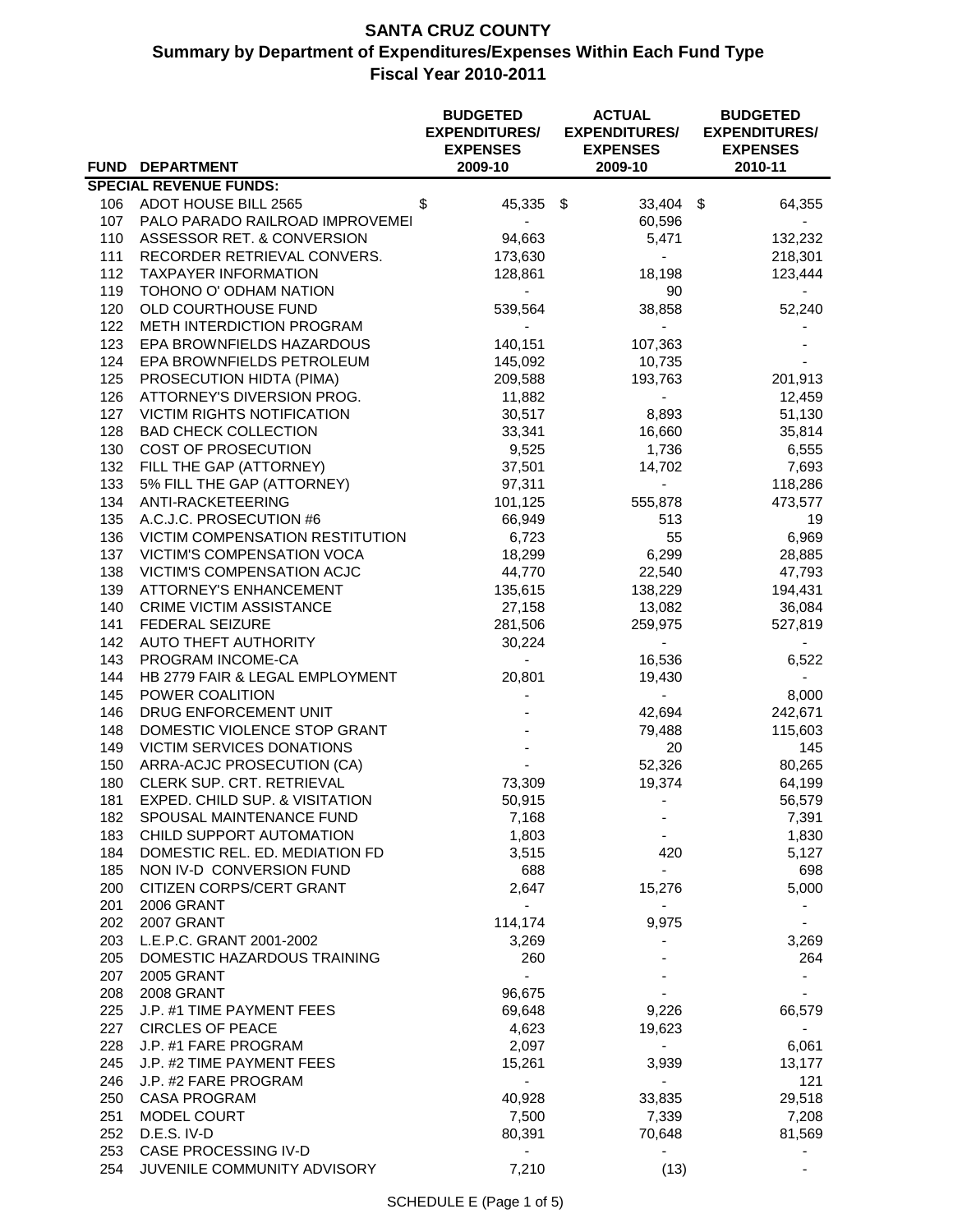|     | FUND DEPARTMENT                    | <b>BUDGETED</b><br><b>EXPENDITURES/</b><br><b>EXPENSES</b><br>2009-10 | <b>ACTUAL</b><br><b>EXPENDITURES/</b><br><b>EXPENSES</b><br>2009-10 | <b>BUDGETED</b><br><b>EXPENDITURES/</b><br><b>EXPENSES</b><br>2010-11 |
|-----|------------------------------------|-----------------------------------------------------------------------|---------------------------------------------------------------------|-----------------------------------------------------------------------|
|     | <b>SPECIAL REVENUE FUNDS:</b>      |                                                                       |                                                                     |                                                                       |
| 255 | TRAFFIC CASE PROCESSING FUND       | \$<br>183                                                             | $\sqrt[6]{3}$                                                       | \$<br>186                                                             |
| 256 | FTG-INDIGENT DEFENSE               | 86,857                                                                | 81,008                                                              | 20,152                                                                |
| 257 | <b>LAW LIBRARY</b>                 | 33,514                                                                | 32,646                                                              | 31,150                                                                |
| 258 | DOMESTIC REL. ED. CHILD ISSUES     | 5,573                                                                 | 3,750                                                               | 2,930                                                                 |
| 259 | FILL THE GAP (5%)                  | 86,736                                                                | 446                                                                 | 78,309                                                                |
| 260 | SUPERIOR COURT FILL THE GAP        | 430,704                                                               | 20,886                                                              | 467,900                                                               |
| 261 | 5% FILL THE GAP INDIGENT DEFENSE   | 165,159                                                               | $\sim$                                                              | 186,135                                                               |
| 262 | J.C.E.F. COURT FEES                | 146,720                                                               | 8,658                                                               | 146,092                                                               |
| 263 | <b>FARE PROGRAM</b>                | 612                                                                   |                                                                     | 462                                                                   |
| 264 | STATE-FILL THE GAP (FTG)           | 3                                                                     | 16,442                                                              | 57,707                                                                |
| 273 | JUVENILE INTENSIVE PROBATION       | 315,191                                                               | 280,273                                                             | 276,412                                                               |
| 275 | PIC ACT                            | 271,431                                                               | 238,018                                                             | 278,951                                                               |
| 276 | <b>STATE AID</b>                   | 241,711                                                               | 209,536                                                             | 234,781                                                               |
| 278 | DIVERSION CONSEQUENCES             | 8,340                                                                 | 4,972                                                               | 7,231                                                                 |
| 279 | <b>JUVENILE TREATMENT SERVICES</b> | 131,520                                                               | 119,596                                                             | 132,449                                                               |
| 280 | <b>FAMILY COUNSELING</b>           | 22,241                                                                | 5,906                                                               | 24,462                                                                |
|     |                                    |                                                                       |                                                                     | 64,932                                                                |
| 281 | <b>JUVENILE DIVERSION FEES</b>     | 56,966                                                                |                                                                     |                                                                       |
| 282 | JUVENILE PROBATION FEES            | 96,196                                                                | 1,605                                                               | 102,466                                                               |
| 283 | JUV PARENTAL ASSMNT EXTRA FEE      | 16,035                                                                |                                                                     | 18,067                                                                |
| 287 | <b>JAIBG JUV</b>                   | 209                                                                   |                                                                     | 209                                                                   |
| 289 | JUV DIVERSION SVC FEES - OVER      |                                                                       |                                                                     | 486                                                                   |
| 300 | COMMUNITY PUNISHMENT PROG.         | 61,621                                                                | 53,067                                                              | 76,133                                                                |
| 301 | STATE AID ENHANCEMENT              | 306,421                                                               | 325,499                                                             | 372,651                                                               |
| 302 | JCEF STATE AID ENHANCEMENT         | 53,828                                                                | 12,979                                                              |                                                                       |
| 303 | DRUG TREATMENT & EDUCATION         | 35,755                                                                | 20,037                                                              | 34,655                                                                |
| 304 | DRUG ENFORCEMENT GRANT             | 17,100                                                                | 15,430                                                              | 16,202                                                                |
| 305 | <b>VICTIM RIGHTS-PROBATION</b>     | 18,300                                                                | 19,369                                                              | 18,300                                                                |
| 306 | ADULT PROBATION DRUG TESTING       | 11,063                                                                |                                                                     | 14,309                                                                |
| 307 | PROB FEES INTERSTATE COMP 30%      | 6,395                                                                 | 55                                                                  | 6,434                                                                 |
| 308 | <b>ADULT PROBATION FEES</b>        | 231,078                                                               | 20,281                                                              | 208,736                                                               |
| 309 | ADULT PROBATION EXTRA FEES         | 84,344                                                                | $\sim$                                                              | 107,090                                                               |
| 310 | ADULT INTENSIVE PROBATION          | 298,816                                                               | 302,426                                                             | 319,206                                                               |
| 311 | JCEF ADULT INTENSIVE PROBATION     | 44,884                                                                | 25,107                                                              |                                                                       |
| 312 | PROBATION PAROLE SERVICES          | 53,526                                                                |                                                                     | 53,947                                                                |
| 313 | <b>GLOBAL POSITIONING SYSTEM</b>   | 2,106                                                                 | 1,054                                                               | 1,126                                                                 |
| 325 | <b>JAIL DISTRICT</b>               | 9,841,743                                                             | 8,799,137                                                           | 8,638,083                                                             |
| 326 | SHERIFF H.I.D.T.A. CYCLE 18        | 427,384                                                               | 400,563                                                             | 409,995                                                               |
| 327 | SHERIFF A.C.J.C.                   | 237,769                                                               | 8,921                                                               |                                                                       |
| 329 | <b>COMMISSARY FUND</b>             | 132,422                                                               | 32,601                                                              | 224,855                                                               |
| 330 | <b>JAIL ENHANCEMENT</b>            | 333,808                                                               | 191,063                                                             | 337,046                                                               |
| 331 | D.U.I. GRANT                       |                                                                       | 15,291                                                              |                                                                       |
| 332 | VICTIM BILL OF RIGHTS              |                                                                       |                                                                     | 5,800                                                                 |
| 337 | DOJ BULLET PROOF VEST              |                                                                       | 7,863                                                               | 10,294                                                                |
| 338 | AATA LAW ENFORCEMENT GRANT         | 625                                                                   |                                                                     | 625                                                                   |
| 342 | PROGRAM INCOME-METRO               | 8,851                                                                 | 52,978                                                              | 150,354                                                               |
| 346 | ACJC/JAG UNDER \$10,000            | 1,476                                                                 | $\overline{\phantom{a}}$                                            | 1,476                                                                 |
| 347 | OPERATION STONE GARDEN             |                                                                       | 901,491                                                             | 745,604                                                               |
| 348 | ADULT DETENTION STIMULUS FUND      |                                                                       | 132,425                                                             | 256,974                                                               |
| 349 | ARRA - JUSTICE ASSISTANCE GRANT    |                                                                       | 10,456                                                              | 325                                                                   |
| 350 | ARRA - ACJC PROSECUTION - MTF      |                                                                       | 212,840                                                             | 230,925                                                               |
| 352 | BORDER SECURITY ENHANCEMENT        |                                                                       |                                                                     | 1,300,000                                                             |
| 615 | <b>CASE MANAGEMENT</b>             | 157,202                                                               | 79,889                                                              | 122,862                                                               |
| 625 | <b>WASTE TIRE (ADEQ)</b>           | 85,000                                                                | 63,113                                                              | 72,277                                                                |
| 626 | SELF HHW/ABOP SITE                 | 6,149                                                                 |                                                                     | 6,149                                                                 |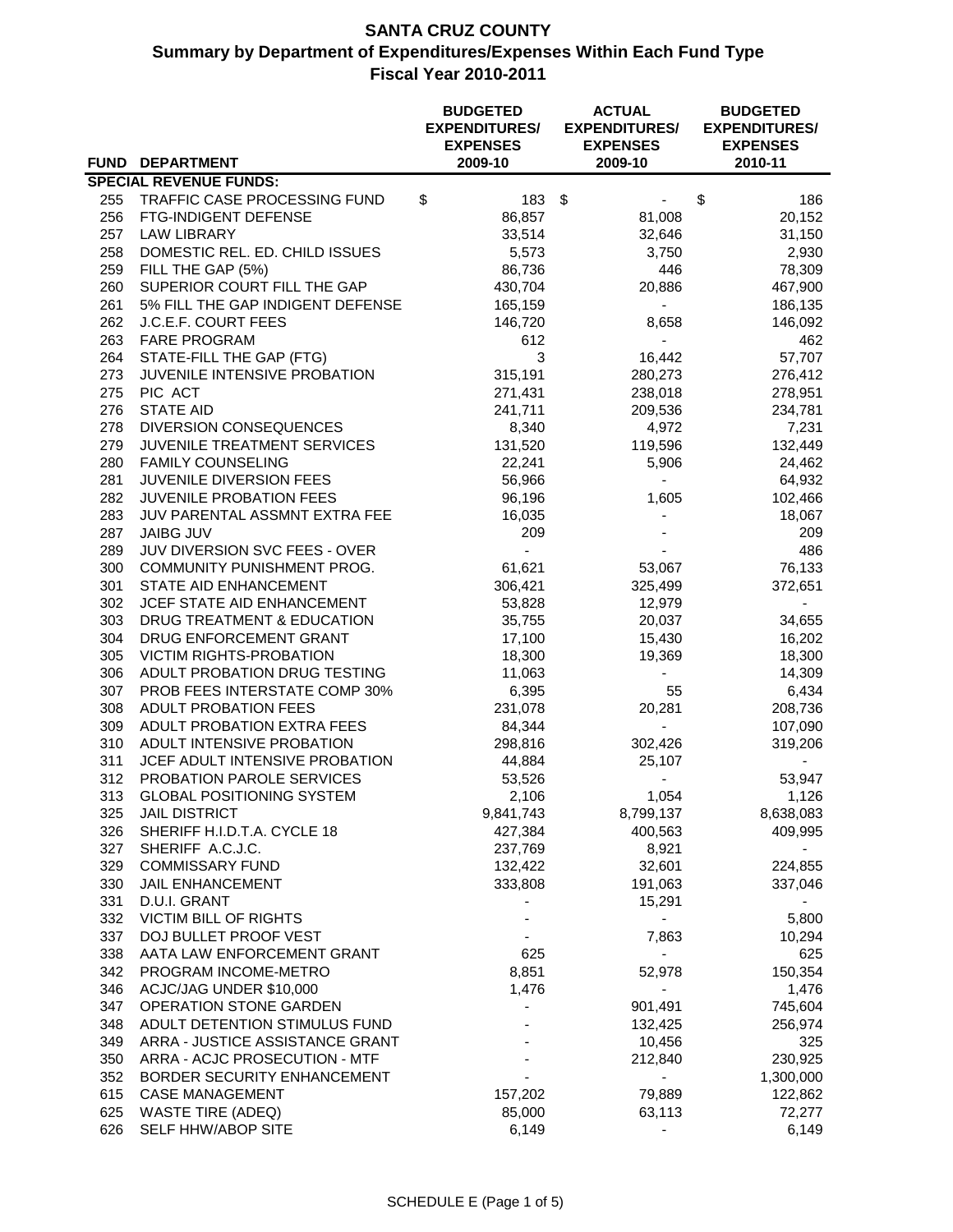|     | FUND DEPARTMENT                      | <b>BUDGETED</b><br><b>EXPENDITURES/</b><br><b>EXPENSES</b><br>2009-10 | <b>ACTUAL</b><br><b>EXPENDITURES/</b><br><b>EXPENSES</b><br>2009-10 | <b>BUDGETED</b><br><b>EXPENDITURES/</b><br><b>EXPENSES</b><br>2010-11 |
|-----|--------------------------------------|-----------------------------------------------------------------------|---------------------------------------------------------------------|-----------------------------------------------------------------------|
|     | <b>SPECIAL REVENUE FUNDS:</b>        |                                                                       |                                                                     |                                                                       |
| 650 | FLOOD CONTROL DISTRICT               | \$<br>3,382,125 \$                                                    | 1,486,348 \$                                                        | 3,283,745                                                             |
| 651 | <b>FLOOD RESERVE</b>                 | 1,340,360                                                             | 82,288                                                              | 2,019,498                                                             |
| 676 | <b>SCHOOL FOREST FEES</b>            | 1,157,860                                                             | 565,949                                                             | 1,470,375                                                             |
| 683 | <b>JUVENILE EDUCATION</b>            | 178,348                                                               | 73,885                                                              | 92,477                                                                |
| 685 | TITLE II-A                           | 14,356                                                                | 5,662                                                               | 15,238                                                                |
| 686 | TITLE II-D                           | 32,147                                                                | 23,190                                                              | 20,000                                                                |
| 687 | TITLE IV-A                           | 1,116                                                                 | 38                                                                  | 1,122                                                                 |
| 688 | TITLE V                              | 7,315                                                                 | $\blacksquare$                                                      | 3,413                                                                 |
| 689 | PART B IDEA BASIC                    | 27,966                                                                | 24,227                                                              | 23,204                                                                |
| 690 | CHEMICAL ABUSE                       | 12,578                                                                | 1,349                                                               | 10,695                                                                |
| 691 | COUNTY JAIL EDUCATION PROGRAM        | 49,345                                                                | 670                                                                 | 88,675                                                                |
| 694 | READING FIRST-TECHNICAL ASSIST       | 13,372                                                                |                                                                     | 13,372                                                                |
| 695 | READING FIRST-REGULAR                | 468                                                                   |                                                                     | 468                                                                   |
| 699 | SPECIAL SERVICES 15-365              | 306,992                                                               | 76,730                                                              | 287,943                                                               |
| 701 | <b>1ST CENT COM. LEARNING</b>        | 5,995                                                                 |                                                                     | 5,995                                                                 |
| 703 | TEACHER QUALITY ENHANCEMENT          | 12,902                                                                |                                                                     | 12,902                                                                |
| 704 | IDEA BASIC JUVENILE SECURE CARE      | 11,926                                                                | 6,818                                                               | 11,791                                                                |
| 705 | <b>VOCATIONAL EDUCATION GUIDANCE</b> | 456                                                                   | ä,                                                                  | 456                                                                   |
| 706 | <b>TAYLOR GRAZING FEES</b>           | 7,015                                                                 | 2,712                                                               | 5,619                                                                 |
| 707 | <b>STATE CHEMICAL ABUSE</b>          | 30                                                                    | $\blacksquare$                                                      | 30                                                                    |
| 711 | IDEA BASIC ADULT SECURE CARE         | 12,077                                                                | 8,581                                                               | 10,000                                                                |
| 713 | ESA PROFESSIONAL DEVELOP PROJEC      |                                                                       | 48,798                                                              | 55,000                                                                |
| 714 | <b>ARRA IDEA</b>                     |                                                                       | 18,997                                                              | 23,723                                                                |
| 725 | PROFESSIONAL DEVELOPMENT GRANT       | 568,661                                                               | 229,743                                                             | 170,000                                                               |
| 727 | W.I.A. YOUTH IN SCHOOL               | 222,944                                                               | 319,754                                                             | 186,361                                                               |
| 728 | W.I.A. YOUTH OUT OF SCHOOL           | 23,000                                                                | 147,365                                                             | 23,290                                                                |
| 729 | W.I.A. GENERAL                       | 30,711                                                                | 13,960                                                              | 15,033                                                                |
| 730 | STAFF TO BOARD                       | $\blacksquare$                                                        | 97                                                                  | $\sim$                                                                |
| 731 | LAND MANAGEMENT - WIA                | 10,665                                                                | $\overline{\phantom{0}}$                                            | 10,665                                                                |
| 732 | W.I.A. TANF SET A SIDE               |                                                                       | 32,795                                                              | $\sim$                                                                |
| 733 | DEPT OF EDUC. RECREATION GRANT       |                                                                       | $\blacksquare$                                                      | 2,221                                                                 |
| 734 | WEED AND SEED - YEAR 5               | 144,288                                                               | 78,362                                                              |                                                                       |
| 739 | W.I.A. ADULT                         | 331,504                                                               | 419,387                                                             | 295,825                                                               |
| 740 | W.I.A. DISLOCATED WORKER             | 64,297                                                                | 156,372                                                             | 97,411                                                                |
| 741 | W.I.A. ADMINISTRATION                | 50,497                                                                | 80,753                                                              | 10,053                                                                |
| 742 | PROJECTS WITH INDUSTRIES             | 49                                                                    |                                                                     | 49                                                                    |
| 744 | <b>WIA VETS GRANT</b>                |                                                                       | 103                                                                 |                                                                       |
| 745 | <b>WEED &amp; SEED</b>               |                                                                       | 6                                                                   |                                                                       |
| 746 | <b>WIA RAPID RESPONSE</b>            | 5,329                                                                 |                                                                     |                                                                       |
| 747 | <b>ADULT EDUCATION</b>               | 29,821                                                                | 32,866                                                              | 30,147                                                                |
| 749 | <b>WIRED GRANT</b>                   | 335,297                                                               | 78,309                                                              | 10,200                                                                |
| 750 | WEED AND SEED - YEAR 4               |                                                                       | 7,633                                                               |                                                                       |
| 751 | <b>ADULT EDUCATION - EL/CIVICS</b>   | 93,576                                                                | 99,084                                                              | 92,830                                                                |
| 752 | ADULT EDUCATION - ELAA STATE         | 124,978                                                               | 53,349                                                              | 1,472                                                                 |
| 753 | ADULT EDUCATION - ABE/ASE STATE      | 15,316                                                                | 6,997                                                               |                                                                       |
| 754 | <b>CENTENIAL HERITAGE</b>            |                                                                       | 13,786                                                              | 4,964                                                                 |
| 755 | WEED AND SEED - YEAR 6               |                                                                       | 37,700                                                              | 130,000                                                               |
| 757 | COMMUNITY BASED JOB TRAINING         |                                                                       | 22,405                                                              | 59,760                                                                |
| 801 | <b>GROWING SMARTER</b>               | 325                                                                   | $\qquad \qquad \blacksquare$                                        | 325                                                                   |
| 950 | <b>FIRE DISTRICT ASSISTANCE</b>      | 450,875                                                               | 450,875                                                             | 442,660                                                               |
| 951 | <b>INDIRECT COSTS</b>                | 15,497                                                                | 3,544                                                               | 2,082                                                                 |
| 953 | <b>SCC CONSORTIUM DUES</b>           | 159                                                                   | 787                                                                 | 245                                                                   |
| 954 | PROJECT CITIZENSHIP                  | 81                                                                    |                                                                     | 81                                                                    |
|     | <b>TOTAL SPECIAL REVENUE FUNDS</b>   | \$<br>32,233,719 \$                                                   | 23,687,670 \$                                                       | 34,503,322                                                            |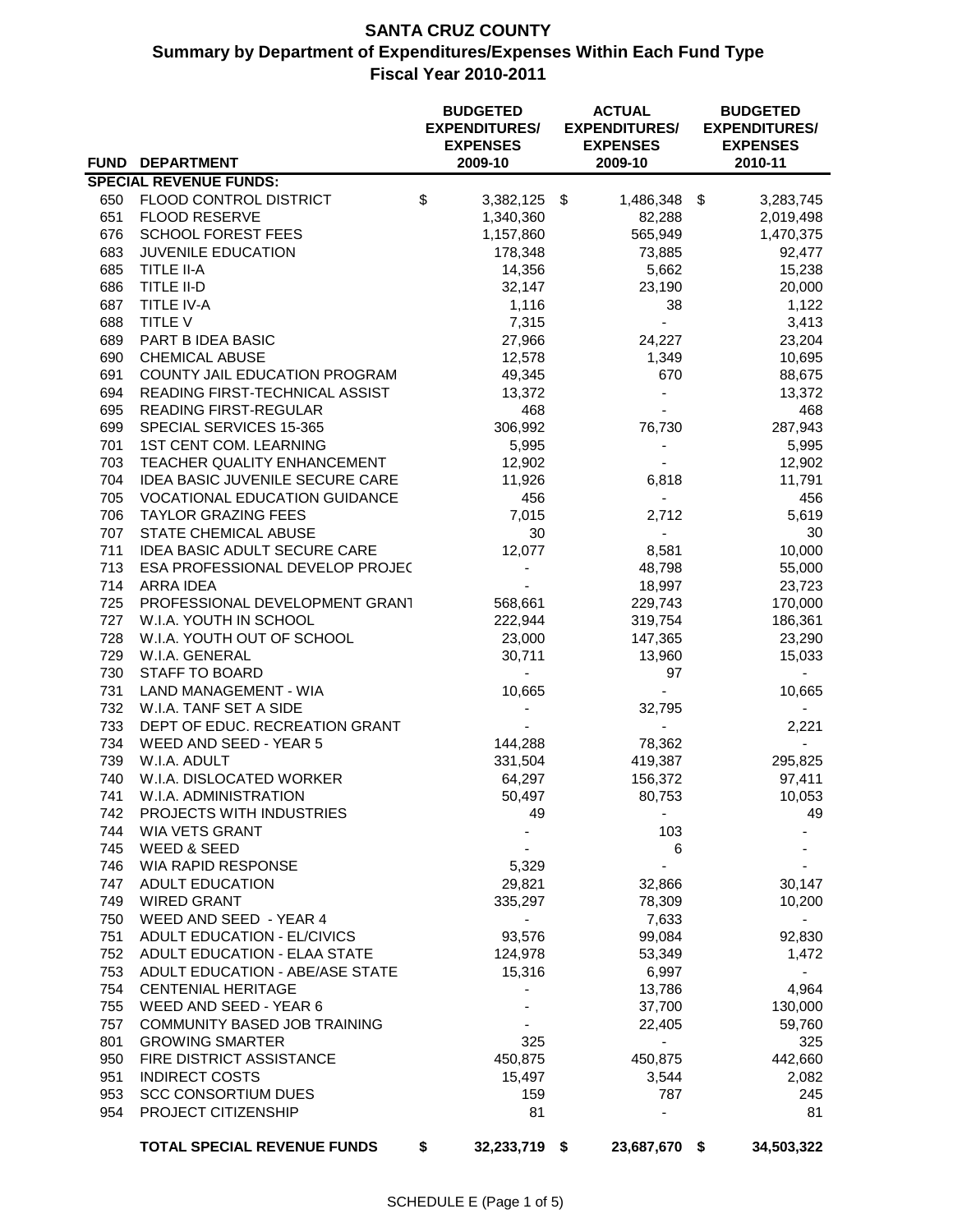|             |                                                              |    | <b>BUDGETED</b><br><b>EXPENDITURES/</b><br><b>EXPENSES</b> |    | <b>ACTUAL</b><br><b>EXPENDITURES/</b><br><b>EXPENSES</b> |         | <b>BUDGETED</b><br><b>EXPENDITURES/</b><br><b>EXPENSES</b> |  |
|-------------|--------------------------------------------------------------|----|------------------------------------------------------------|----|----------------------------------------------------------|---------|------------------------------------------------------------|--|
| <b>FUND</b> | <b>DEPARTMENT</b>                                            |    | 2009-10                                                    |    | 2009-10                                                  | 2010-11 |                                                            |  |
|             | <b>DEBT SERVICE FUND:</b>                                    |    |                                                            |    |                                                          |         |                                                            |  |
| 121         | <b>BOND INTEREST REDEMPTION</b>                              | \$ | 1,304,787                                                  | \$ | 2,270,608                                                | \$      | 1,236,584                                                  |  |
|             | <b>TOTAL DEBT SERVICE FUND</b>                               | \$ | 1,304,787                                                  | \$ | 2,270,608                                                | \$      | 1,236,584                                                  |  |
|             | <b>CAPITAL PROJECTS FUNDS:</b>                               |    |                                                            |    |                                                          |         |                                                            |  |
| 409         | ADOT E2S53 TAXIWAY REPAIR                                    | \$ | 397                                                        | \$ |                                                          | \$      | 397                                                        |  |
| 410         | E3S10 DRAINAGE/EROSION DESIGN                                |    |                                                            |    |                                                          |         |                                                            |  |
| 411         | <b>TAXIWAY REHABILITATION</b>                                |    | 340,073                                                    |    | 243,717                                                  |         |                                                            |  |
| 412         | ENVIRONMENTAL ASSESSMENT                                     |    |                                                            |    |                                                          |         |                                                            |  |
| 413         | PERIMETER ROAD - DESIGN                                      |    |                                                            |    |                                                          |         |                                                            |  |
| 440         | <b>CDBG ADDITIONAL FUNDS</b>                                 |    | 668,036                                                    |    | 47,035                                                   |         | 793,039                                                    |  |
| 441<br>442  | <b>COURTHOUSE CONSTRUCTION</b><br>JAIL DISTRICT CONSTRUCTION |    | 11,042,167                                                 |    | 7,755,981                                                |         | 2,237,827                                                  |  |
| 445         | 2009-CDBG - EMERGENCY GRANT                                  |    | 29,330,754<br>249,552                                      |    | 21,758,331<br>23,661                                     |         | 6,063,369                                                  |  |
| 446         | CDBG HVAC 168-10                                             |    |                                                            |    |                                                          |         | 300,000                                                    |  |
| 475         | ROBERT DAMON PARK                                            |    |                                                            |    |                                                          |         |                                                            |  |
| 490         | <b>C.D.B.G. PROJECTS</b>                                     |    | 58,149                                                     |    |                                                          |         | 60,385                                                     |  |
|             | <b>TOTAL CAPITAL PROJECTS FUND</b>                           | \$ | 41,689,128                                                 | \$ | 29,828,724                                               | \$      | 9,455,017                                                  |  |
|             |                                                              |    |                                                            |    |                                                          |         |                                                            |  |
|             | <b>ENTERPRISE FUND:</b>                                      |    |                                                            |    |                                                          |         |                                                            |  |
| 500<br>501  | <b>LANDFILL</b><br><b>LANDFILL RESERVE</b>                   | \$ | 1,095,605<br>2,837,515                                     | \$ | 1,003,206<br>124,057                                     | \$      | 1,007,896<br>2,468,761                                     |  |
|             |                                                              |    |                                                            |    |                                                          |         |                                                            |  |
|             | <b>TOTAL ENTERPRISE FUND</b>                                 | \$ | 3,933,120                                                  | \$ | 1,127,263                                                | -\$     | 3,476,657                                                  |  |
|             | <b>EXPENDABLE TRUST FUND:</b>                                | \$ |                                                            | \$ |                                                          | \$      |                                                            |  |
|             | <b>TOTAL EXPENDABLE TRUST FUND</b>                           | \$ |                                                            | \$ |                                                          | \$      |                                                            |  |
|             | <b>TOTAL EXPENDITURES OF ALL FUNDS</b>                       | \$ | 109,842,633                                                | \$ | 75,908,782                                               | \$      | 74,597,307                                                 |  |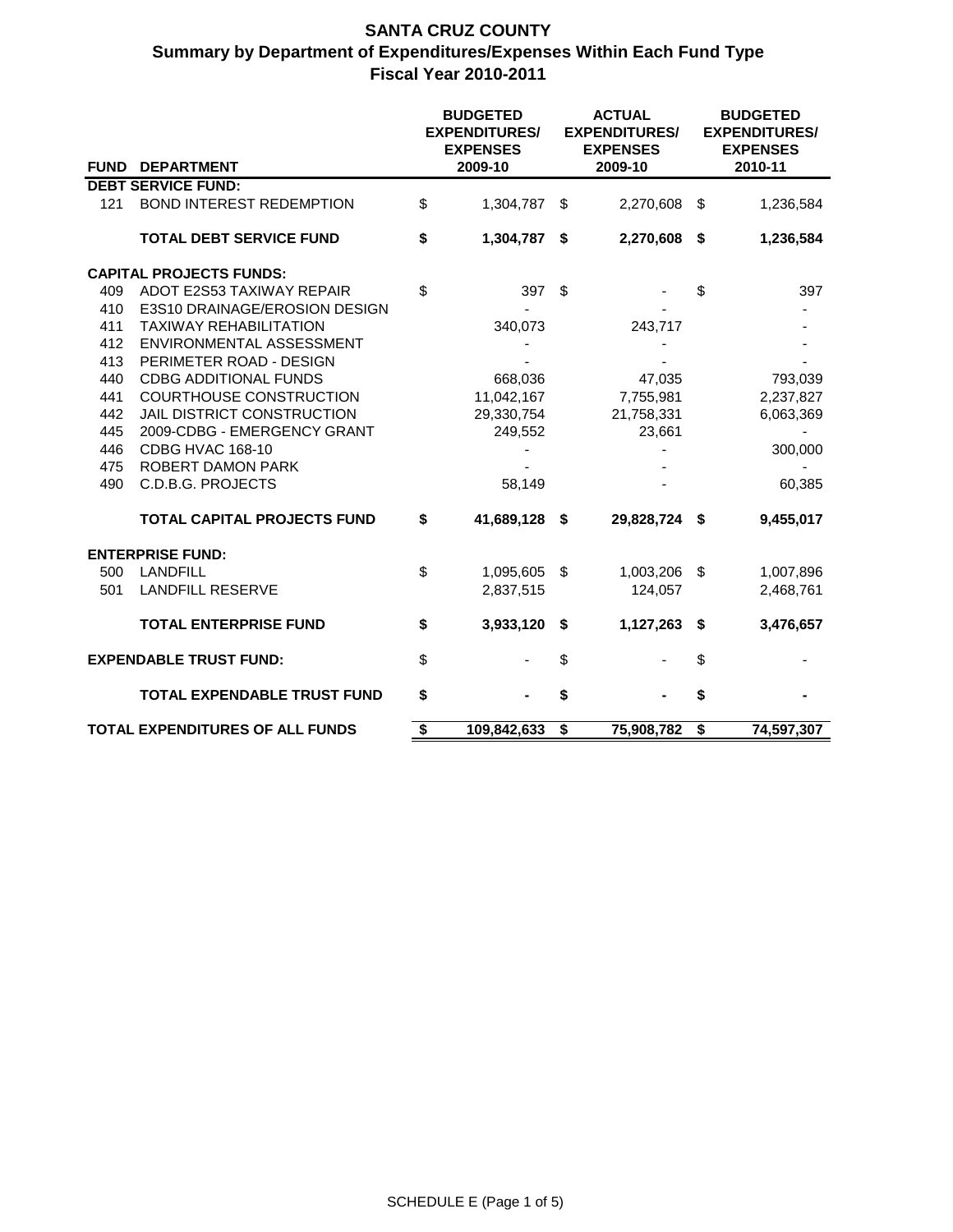|                 | <b>FUND/DEPARTMENT</b>                 | <b>BUDGETED</b><br><b>EXPENDITURES/</b><br><b>EXPENSES</b><br>2009-10 | <b>ACTUAL</b><br><b>EXPENDITURES/</b><br><b>EXPENSES</b><br>2009-10 | <b>BUDGETED</b><br><b>EXPENDITURES/</b><br><b>EXPENSES</b><br>2010-11 |
|-----------------|----------------------------------------|-----------------------------------------------------------------------|---------------------------------------------------------------------|-----------------------------------------------------------------------|
| 01              | ASSESSOR:                              |                                                                       |                                                                     |                                                                       |
|                 | 100-01 GENERAL FUND                    | \$<br>978,616 \$                                                      | 765,848 \$                                                          | 812,200                                                               |
|                 | 110-01 ASSESSOR RET. & CONVERSION      |                                                                       |                                                                     | 132,232                                                               |
|                 |                                        | 94,663                                                                | 5,471                                                               |                                                                       |
|                 | <b>TOTAL ASSESSOR</b>                  | \$<br>1,073,279 \$                                                    | 771,319 \$                                                          | 944,432                                                               |
| 02              | <b>COUNTY ATTORNEY:</b>                |                                                                       |                                                                     |                                                                       |
| 100-02 ATTORNEY |                                        | \$<br>1,384,796 \$                                                    | 1,299,804 \$                                                        | 1,234,284                                                             |
|                 | 125-02 PROSECUTION HIDTA (PIMA)        | 209,588                                                               | 193,763                                                             | 201,913                                                               |
|                 | 126-02 ATTORNEY'S DIVERSION PROG.      | 11,882                                                                | $\blacksquare$                                                      | 12,459                                                                |
|                 | 127-02 VICTIM RIGHTS NOTIFICATION      | 30,517                                                                | 8,893                                                               | 51,130                                                                |
|                 | 128-02 BAD CHECK COLLECTION            | 33,341                                                                | 16,660                                                              | 35,814                                                                |
|                 | 130-02 COST OF PROSECUTION             | 9,525                                                                 | 1,736                                                               | 6,555                                                                 |
|                 | 132-02 FILL THE GAP (ATTORNEY)         | 37,501                                                                | 14,702                                                              | 7,693                                                                 |
|                 | 133-02 5% FILL THE GAP (ATTORNEY)      |                                                                       |                                                                     |                                                                       |
|                 |                                        | 97,311                                                                |                                                                     | 118,286                                                               |
|                 | 134-02 ANTI-RACKETEERING               | 101,125                                                               | 523,439                                                             | 429,577                                                               |
|                 | 135-02 A.C.J.C. PROSECUTION #6         | 66,949                                                                | 513                                                                 | 19                                                                    |
|                 | 136-02 VICTIM WITNESS PROGRAM          | 6,723                                                                 | 55                                                                  | 6,969                                                                 |
|                 | 137-02 VICTIM'S COMPENSATION           | 18,299                                                                | 6,299                                                               | 28,885                                                                |
|                 | 138-02 ATTORNEY'S VICTIM COMP.         | 44,770                                                                | 22,540                                                              | 47,793                                                                |
|                 | 139-02 ATTORNEY'S ENHANCEMENT          | 135,615                                                               | 138,229                                                             | 194,431                                                               |
|                 | 140-02 VICTIM ASSISTANCE GRANT         | 27,158                                                                | 13,082                                                              | 36,084                                                                |
|                 | 141-02 FEDERAL SEIZURE                 | 267,000                                                               | 259,975                                                             | 527,819                                                               |
|                 | 142-02 AUTO THEFT AUTHORITY            | 30,224                                                                | $\blacksquare$                                                      | $\sim$                                                                |
|                 | 143-02 PROGRAM INCOME-COUNTY ATTORNEY  | $\blacksquare$                                                        | 16,536                                                              | 6,522                                                                 |
|                 | 144-02 HB 2779 FAIR & LEGAL EMPLOYMENT | 20,801                                                                | 19,430                                                              | $\sim$                                                                |
|                 | 145-02 POWER COALITION                 |                                                                       |                                                                     | 8,000                                                                 |
|                 | 146-02 DRUG ENFORCEMENT UNIT           |                                                                       | 42,694                                                              | 242,671                                                               |
|                 | 148-02 DOMESTIC VIOLENCE STOP GRANT    |                                                                       | 79,488                                                              | 115,603                                                               |
|                 | 149-02 VICTIM SERVICES DONATIONS       |                                                                       | 20                                                                  | 145                                                                   |
|                 | 150-02 ARRA - ACJC PROSECUTION         |                                                                       | 52,326                                                              | 80,265                                                                |
|                 | <b>TOTAL COUNTY ATTORNEY</b>           | \$<br>2,533,123 \$                                                    | 2,710,182 \$                                                        | 3,392,917                                                             |
|                 |                                        |                                                                       |                                                                     |                                                                       |
| 04              | <b>BOARD OF SUPERVISORS:</b>           |                                                                       |                                                                     |                                                                       |
|                 | 100-04 BOARD OF SUPERVISORS            | \$<br>4,210,943                                                       | \$<br>1,550,874 \$                                                  | 4,964,886                                                             |
|                 | 119-04 TOHONO O' ODHAM NATION          | $\overline{\phantom{a}}$                                              | 90                                                                  | $\sim$                                                                |
|                 | 120-04 1904 COURTHOUSE                 | 539,564                                                               | 38,858                                                              | 52,240                                                                |
|                 | 121-04 DEBT SERVICE FUND               | 1,304,787                                                             | 2,270,608                                                           | 1,236,584                                                             |
|                 | 122-04 METH INTERDICTION PROGRAM       | $\sim$                                                                | $\sim$                                                              |                                                                       |
|                 | 123-04 EPA BROWNFIELDS HAZARDOUS       | 140,151                                                               | 107,363                                                             |                                                                       |
|                 | 124-04 EPA BROWNFIELDS PETROLEUM       | 145.092                                                               | 10,735                                                              |                                                                       |
|                 | 440-04 CDBG ADDITIONAL FUNDS           | 668,036                                                               | 47,035                                                              | 793,039                                                               |
|                 | 441-04 COURTHOUSE CONSTRUCTION         | 11,042,167                                                            | 7,755,981                                                           | 2,237,827                                                             |
|                 |                                        |                                                                       |                                                                     |                                                                       |
|                 | <b>TOTAL BOARD OF SUPERVISORS</b>      | \$<br>18,050,740 \$                                                   | 11,781,544 \$                                                       | 9,284,576                                                             |
| 05              | <b>AIRPORT:</b>                        |                                                                       |                                                                     |                                                                       |
| 100-05 AIRPORT  |                                        | \$<br>187,666 \$                                                      | 49,140 \$                                                           | 165,410                                                               |
|                 | 409-05 ADOT E2S53 EMERG TAXIWAY REPAIR | 397                                                                   |                                                                     | 397                                                                   |
|                 | 411-05 TAXIWAY REHABILITATION          | 340,073.00                                                            | 243,717                                                             | $\sim$                                                                |
|                 |                                        |                                                                       |                                                                     |                                                                       |
|                 | <b>TOTAL AIRPORT</b>                   | \$<br>528,136 \$                                                      | 292,856 \$                                                          | 165,807                                                               |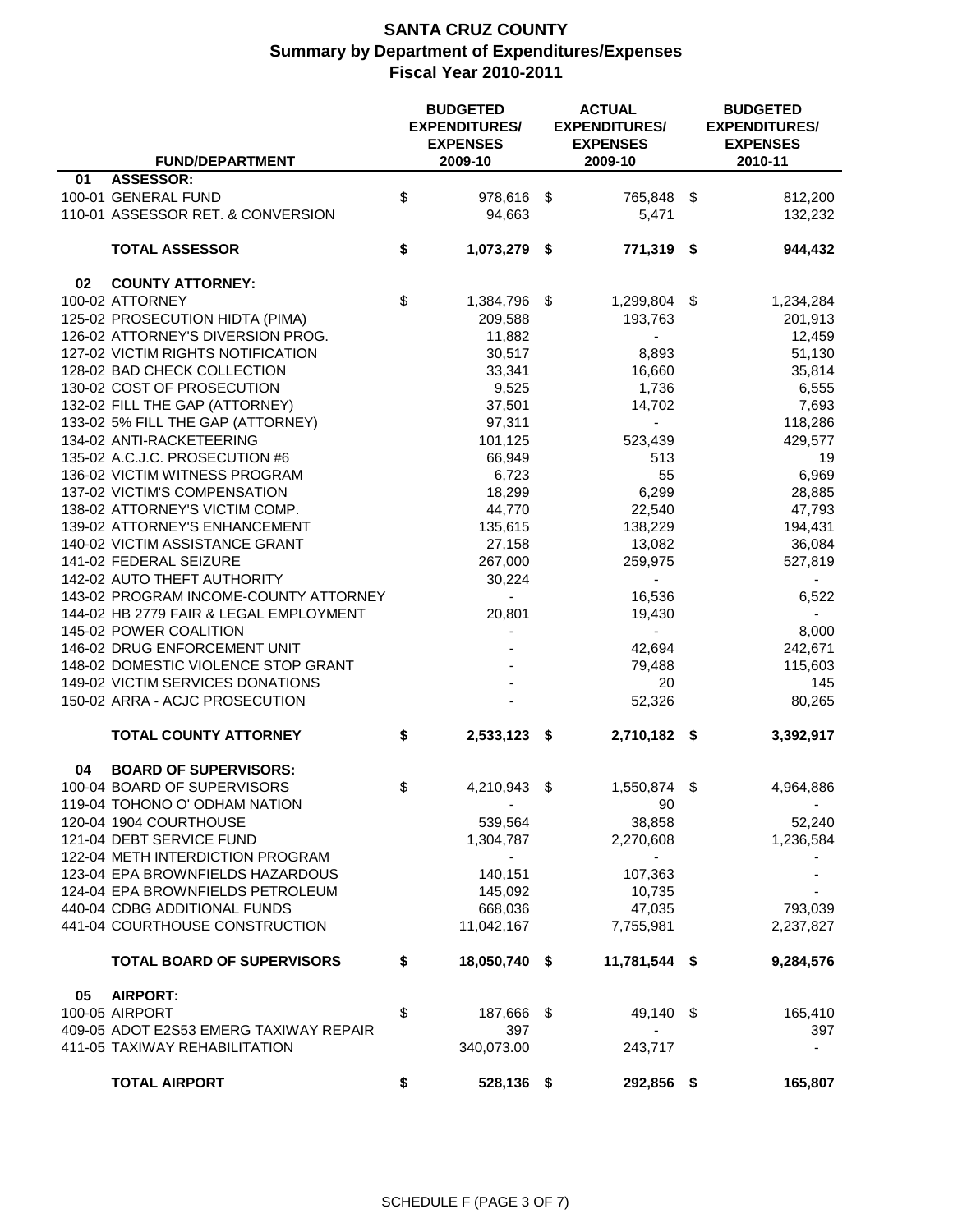|                                                                                                                                                                                                                                                                    |    | <b>BUDGETED</b><br><b>EXPENDITURES/</b><br><b>EXPENSES</b> | <b>ACTUAL</b><br><b>EXPENDITURES/</b><br><b>EXPENSES</b> | <b>BUDGETED</b><br><b>EXPENDITURES/</b><br><b>EXPENSES</b>                           |  |
|--------------------------------------------------------------------------------------------------------------------------------------------------------------------------------------------------------------------------------------------------------------------|----|------------------------------------------------------------|----------------------------------------------------------|--------------------------------------------------------------------------------------|--|
| <b>FUND/DEPARTMENT</b>                                                                                                                                                                                                                                             |    | 2009-10                                                    | 2009-10                                                  | 2010-11                                                                              |  |
| <b>CLERK OF SUPERIOR COURT:</b><br>07<br>100-07 CLERK SUPERIOR COURT<br>180-07 CLERK SUP. CRT. RETRIEVAL<br>181-07 EXPED CHILD SUPPORT & VISITATION<br>182-07 SPOUSAL MAINTENANCE FUND<br>183-07 CHILD SUPPORT AUTOMATION<br>184-07 DOMESTIC REL. ED. MEDIATION FD | \$ | 831,167 \$<br>73,309<br>50,915<br>7,168<br>1,803<br>3,515  | 647,448<br>19,374<br>$\overline{a}$<br>420               | - \$<br>715,896<br>64,199<br>56,579<br>7,391<br>1,830<br>5,127                       |  |
| 185-07 NON IV-D CONVERSION FUND                                                                                                                                                                                                                                    |    | 688                                                        |                                                          | 698                                                                                  |  |
| <b>TOTAL CLERK OF SUPERIOR COURT</b>                                                                                                                                                                                                                               | \$ | 968,565 \$                                                 | 667,242 \$                                               | 851,720                                                                              |  |
| $12 \,$<br><b>ELECTIONS:</b><br>100-12 ELECTIONS                                                                                                                                                                                                                   | \$ | 344,770 \$                                                 | 170,824 \$                                               | 341,734                                                                              |  |
| <b>TOTAL ELECTIONS</b>                                                                                                                                                                                                                                             | \$ | 344,770 \$                                                 | 170,824                                                  | 341,734<br>- \$                                                                      |  |
| 13<br><b>EMERGENCY SERVICES:</b><br>100-13 EMERGENCY SERVICES<br>200-13 CITIZEN CORPS/CERT GRANT<br>202-13 2007 GRANT<br>203-13 L.E.P.C. GRANT FY 99-00<br>205-13 DOMESTIC HAZARDOUS TRAINING<br>208-13 2008 GRANT                                                 | \$ | 165,783<br>2,647<br>114,174<br>3,269<br>260<br>96,675      | 82,347<br>-\$<br>15,276<br>9,975<br>٠                    | -\$<br>92,594<br>5,000<br>$\blacksquare$<br>3,269<br>264<br>$\overline{\phantom{a}}$ |  |
| <b>TOTAL EMERGENCY MANAGEMENT</b>                                                                                                                                                                                                                                  | \$ | 382,808                                                    | 107,597 \$<br>- \$                                       | 101,127                                                                              |  |
| <b>FINANCE:</b><br>14<br><b>100-14 FINANCE</b>                                                                                                                                                                                                                     | \$ | 2,110,957                                                  | 760,578 \$<br>- \$                                       | 2,031,888                                                                            |  |
| <b>TOTAL FINANCE</b>                                                                                                                                                                                                                                               | \$ | 2,110,957 \$                                               | 760,578 \$                                               | 2,031,888                                                                            |  |
| 15<br><b>GROUNDS AND MAINTENANCE:</b><br>100-15 GROUNDS & MAINTENANCE                                                                                                                                                                                              | \$ | 3,398,064                                                  | \$<br>761,816                                            | -\$<br>3,154,883                                                                     |  |
| <b>TOTAL GROUNDS AND MAINTENANCE</b>                                                                                                                                                                                                                               | \$ | 3,398,064                                                  | 761,816<br>\$                                            | 3,154,883<br>\$                                                                      |  |
| <b>JUSTICE COURT #1:</b><br>17<br>100-17 JUSTICE COURT #1<br>225-17 J.P. #1 TIME PAYMENT FEES<br>227-17 CIRCLES OF PEACE<br>228-17 J.P. #1 FARE PROGRAM                                                                                                            | \$ | 701,941 \$<br>69,648<br>4,623<br>2,097                     | 553,932 \$<br>9,226<br>19,623<br>۰                       | 596,650<br>66,579<br>$\sim$<br>6,061                                                 |  |
| <b>TOTAL JUSTICE COURT #1</b>                                                                                                                                                                                                                                      | \$ | 778,309 \$                                                 | 582,782 \$                                               | 669,290                                                                              |  |
| 18<br><b>JUSTICE COURT #2:</b><br>100-18 JUSTICE COURT #2<br>245-18 J.P. #2 TIME PAYMENT FEES<br>246-18 J.P. #2 FARE PROGRAM                                                                                                                                       | \$ | 209,988 \$<br>15,261                                       | 154,567 \$<br>3,939                                      | 166,106<br>13,177<br>121                                                             |  |
| <b>TOTAL JUSTICE COURT #2</b>                                                                                                                                                                                                                                      | \$ | 225,249 \$                                                 | 158,506 \$                                               | 179,404                                                                              |  |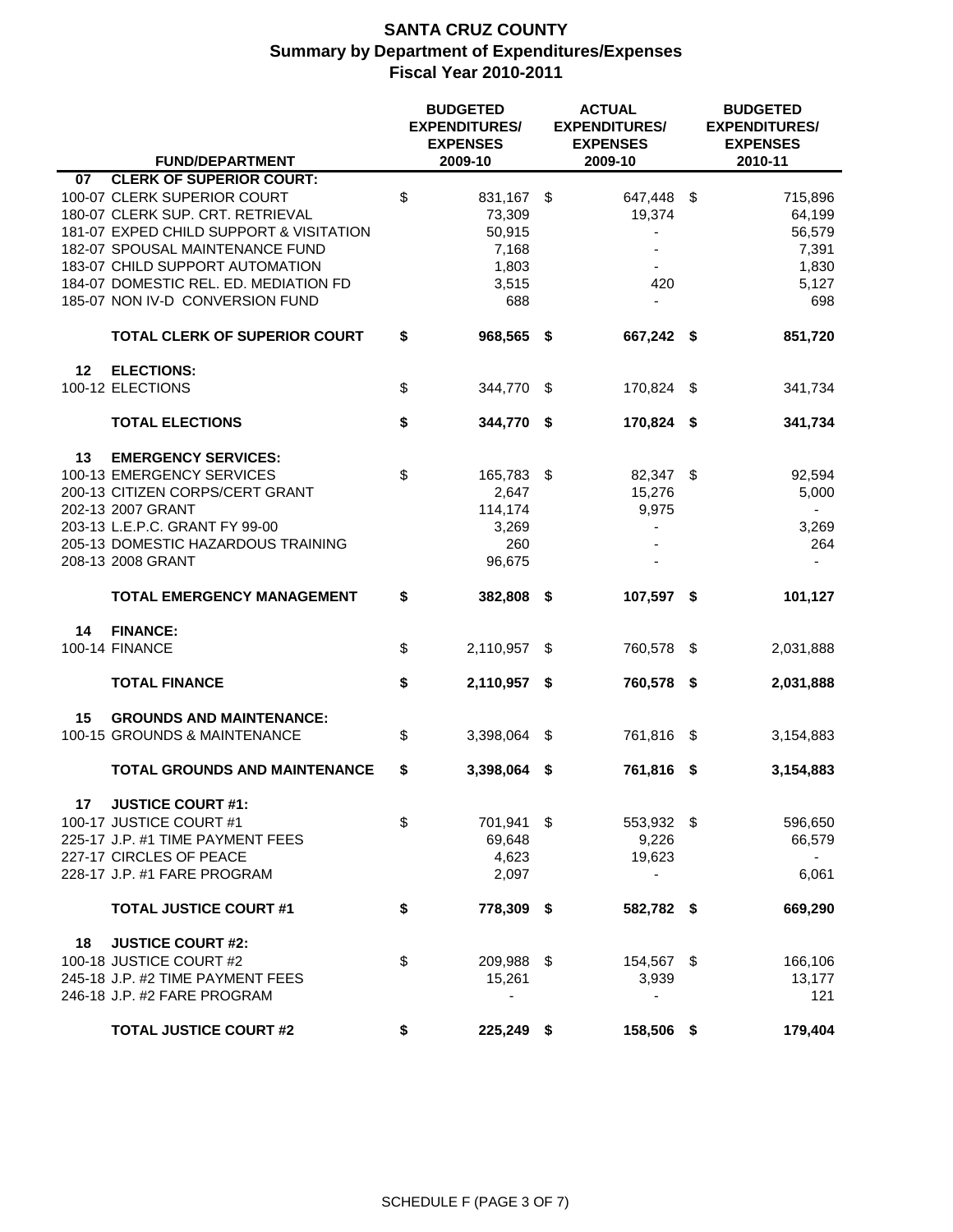|                     | <b>FUND/DEPARTMENT</b>                                                                                                                                                                                                                                                                                                                                                                                                                                                                           | <b>BUDGETED</b><br><b>EXPENDITURES/</b><br><b>EXPENSES</b><br>2009-10                                                                            | <b>ACTUAL</b><br><b>EXPENDITURES/</b><br><b>EXPENSES</b><br>2009-10                                                                             | <b>BUDGETED</b><br><b>EXPENDITURES/</b><br><b>EXPENSES</b><br>2010-11                                                                                          |
|---------------------|--------------------------------------------------------------------------------------------------------------------------------------------------------------------------------------------------------------------------------------------------------------------------------------------------------------------------------------------------------------------------------------------------------------------------------------------------------------------------------------------------|--------------------------------------------------------------------------------------------------------------------------------------------------|-------------------------------------------------------------------------------------------------------------------------------------------------|----------------------------------------------------------------------------------------------------------------------------------------------------------------|
| 19                  | <b>INFORMATION TECHNOLOGY:</b><br>100-19 INFORMATION TECHNOLOGY                                                                                                                                                                                                                                                                                                                                                                                                                                  | \$<br>576,077 \$                                                                                                                                 | 514,872 \$                                                                                                                                      | 519,224                                                                                                                                                        |
|                     | <b>TOTAL INFORMATION TECHNOLOGY</b>                                                                                                                                                                                                                                                                                                                                                                                                                                                              | \$<br>576,077 \$                                                                                                                                 | 514,872 \$                                                                                                                                      | 519,224                                                                                                                                                        |
| 20<br>100-20 G.I.S. | G.I.S:                                                                                                                                                                                                                                                                                                                                                                                                                                                                                           | \$<br>313,338 \$                                                                                                                                 | 37,267 \$                                                                                                                                       | 52,652                                                                                                                                                         |
|                     | TOTAL G.I.S.                                                                                                                                                                                                                                                                                                                                                                                                                                                                                     | \$<br>313,338 \$                                                                                                                                 | 37,267 \$                                                                                                                                       | 52,652                                                                                                                                                         |
| 23                  | <b>BUILDING CODES:</b><br>100-23 BUILDING CODES                                                                                                                                                                                                                                                                                                                                                                                                                                                  | \$<br>473,824 \$                                                                                                                                 | 344,934 \$                                                                                                                                      | 271,229                                                                                                                                                        |
|                     | <b>TOTAL BUILDING CODES</b>                                                                                                                                                                                                                                                                                                                                                                                                                                                                      | \$<br>473,824 \$                                                                                                                                 | 344,934 \$                                                                                                                                      | 271,229                                                                                                                                                        |
| 24                  | <b>PLANNING:</b><br>100-24 PLANNING & ZONING<br>445-24 2009 CDBG - EMERGENCY GRANT<br>446-24 CDBG HVAC 168-10<br>801-24 GROWING SMARTER                                                                                                                                                                                                                                                                                                                                                          | \$<br>435,527 \$<br>249,552<br>$\overline{\phantom{a}}$<br>325                                                                                   | 239,017 \$<br>23,661                                                                                                                            | 376,300<br>300,000<br>325                                                                                                                                      |
|                     | <b>TOTAL PLANNING</b>                                                                                                                                                                                                                                                                                                                                                                                                                                                                            | \$<br>685,404 \$                                                                                                                                 | 262,679 \$                                                                                                                                      | 676,625                                                                                                                                                        |
| 27                  | <b>RECORDER - ELECTION:</b><br>100-27 RECORDER - ELECTION                                                                                                                                                                                                                                                                                                                                                                                                                                        | \$<br>210,264 \$                                                                                                                                 | 107,145 \$                                                                                                                                      | 276,885                                                                                                                                                        |
|                     | <b>TOTAL RECORDER - ELECTION</b>                                                                                                                                                                                                                                                                                                                                                                                                                                                                 | \$<br>210,264 \$                                                                                                                                 | 107,145 \$                                                                                                                                      | 276,885                                                                                                                                                        |
| 28                  | <b>RECORDER:</b><br>100-28 RECORDER<br>111-28 RECORDER RETRIEVAL CONVERS.                                                                                                                                                                                                                                                                                                                                                                                                                        | \$<br>288,529 \$<br>173,630                                                                                                                      | 231,367 \$                                                                                                                                      | 251,383<br>218,301                                                                                                                                             |
|                     | <b>TOTAL RECORDER</b>                                                                                                                                                                                                                                                                                                                                                                                                                                                                            | \$<br>462,159 \$                                                                                                                                 | 231,367 \$                                                                                                                                      | 469,684                                                                                                                                                        |
| 29                  | <b>SUPERIOR COURT:</b><br>100-29 SUPERIOR COURT<br>250-29 CASA PROGRAM FUND<br>251-29 MODEL COURT<br>252-29 D.E.S. IV-D<br>254-29 COMMUNITY ADVISORY BOARD<br>255-29 TRAFFIC CASE PROCESSING FUND<br>256-29 FTG-INDIGENT DEFENSE<br>257-29 LAW LIBRARY<br>258-29 DOMESTIC REL. ED. CHILD ISSUES<br>259-29 FILL THE GAP (5%)<br>260-29 SUPERIOR COURT FILL THE GAP<br>261-29 5% FILL THE GAP INDIGENT DEFENSE<br>262-29 J.C.E.F. COURT FEES<br>263-29 FARE PROGRAM<br>264-29 STATE - FILL THE GAP | \$<br>2,058,788<br>40,928<br>7,500<br>80,391<br>7,210<br>183<br>86,857<br>33,514<br>5,573<br>86,736<br>430,704<br>165,159<br>146,720<br>612<br>3 | \$<br>1,839,000<br>33,835<br>7,339<br>70,648<br>(13)<br>$\frac{1}{2}$<br>81,008<br>32,646<br>3,750<br>446<br>20,886<br>#REF!<br>8,658<br>16,442 | \$<br>1,050,013<br>29,518<br>7,208<br>81,569<br>$\blacksquare$<br>186<br>20,152<br>31,150<br>2,930<br>78,309<br>467,900<br>186,135<br>146,092<br>462<br>57,707 |
|                     | <b>TOTAL SUPERIOR COURT</b>                                                                                                                                                                                                                                                                                                                                                                                                                                                                      | \$<br>3,150,878                                                                                                                                  | #REF!                                                                                                                                           | \$<br>2,159,331                                                                                                                                                |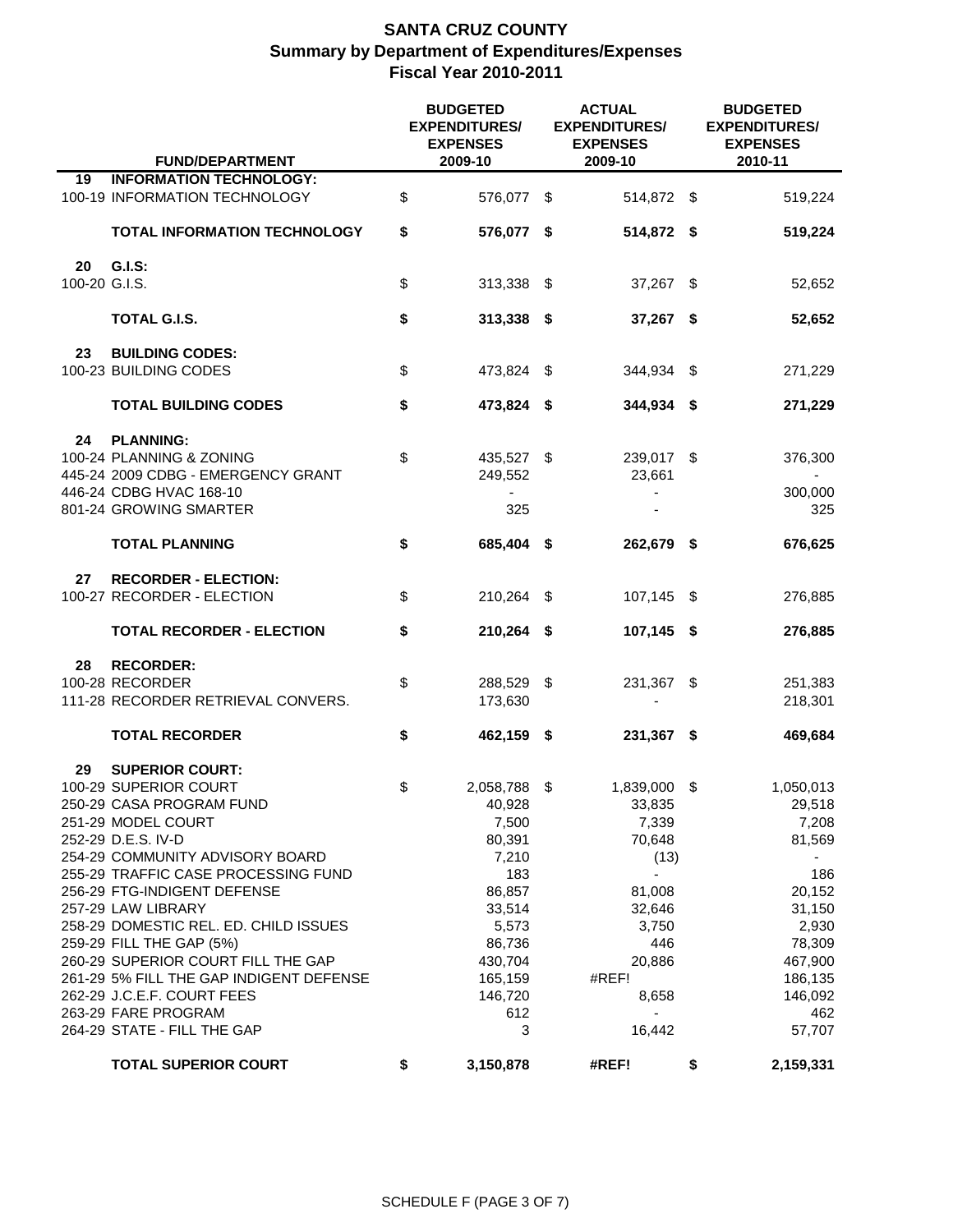|    |                                       | <b>BUDGETED</b><br><b>EXPENDITURES/</b><br><b>EXPENSES</b> | <b>ACTUAL</b><br><b>EXPENDITURES/</b><br><b>EXPENSES</b> |                          | <b>BUDGETED</b><br><b>EXPENDITURES/</b><br><b>EXPENSES</b> |           |
|----|---------------------------------------|------------------------------------------------------------|----------------------------------------------------------|--------------------------|------------------------------------------------------------|-----------|
|    | <b>FUND/DEPARTMENT</b>                | 2009-10                                                    |                                                          | 2009-10                  |                                                            | 2010-11   |
| 31 | <b>TREASURER:</b>                     |                                                            |                                                          |                          |                                                            |           |
|    | 100-31 TREASURER                      | \$<br>578,399 \$                                           |                                                          | 468,025 \$               |                                                            | 499,832   |
|    | 112-31 TAXPAYER INFORMATION           | 128,861                                                    |                                                          | 18,198                   |                                                            | 123,444   |
|    | <b>TOTAL TREASURER</b>                | \$<br>707,260 \$                                           |                                                          | 486,223 \$               |                                                            | 623,276   |
| 32 | <b>PROBATION:</b>                     |                                                            |                                                          |                          |                                                            |           |
|    | 273-32 JUVENILE INTENSIVE PROBATION   | \$<br>$315,191$ \$                                         |                                                          | 280,273                  | - \$                                                       | 276,412   |
|    | 275-32 PIC ACT                        | 271,431                                                    |                                                          | 238,018                  |                                                            | 278,951   |
|    | 276-32 STATE AID                      | 241,711                                                    |                                                          | 209,536                  |                                                            | 234,781   |
|    | 278-32 DIVERSION CONSEQUENCES         | 8,340                                                      |                                                          | 4,972                    |                                                            | 7,231     |
|    | 279-32 JUVENILE TREATMENT SERVICES    | 131,520                                                    |                                                          | 119,596                  |                                                            | 132,449   |
|    | 280-32 FAMILY COUNSELING              | 22,241                                                     |                                                          | 5,906                    |                                                            | 24,462    |
|    | 281-32 JUVENILE DIVERSION FEES        | 56,966                                                     |                                                          |                          |                                                            | 64,932    |
|    | 282-32 JUVENILE PROBATION FEES        | 96,196                                                     |                                                          | 1,605                    |                                                            | 102,466   |
|    | 283-32 JUV PARENTAL ASSMNT EXTRA FEE  | 16,035                                                     |                                                          |                          |                                                            | 18,067    |
|    | 287-32 JAIBG JUV                      | 209                                                        |                                                          |                          |                                                            | 209       |
|    | 289-32 JUV DIVERSION SVC FEES - OVER  |                                                            |                                                          |                          |                                                            | 486       |
|    | <b>TOTAL PROBATION</b>                | \$<br>1,159,840 \$                                         |                                                          | 859,906 \$               |                                                            | 1,140,446 |
|    |                                       |                                                            |                                                          |                          |                                                            |           |
| 35 | <b>ADULT PROBATION:</b>               |                                                            |                                                          |                          |                                                            |           |
|    | 100-35 ADULT PROBATION                | \$<br>713,248 \$                                           |                                                          | 447,539 \$               |                                                            | 501,994   |
|    | 300-32 COMMUNITY PUNISHMENT PROG.     | 61,621                                                     |                                                          | 53,067                   |                                                            | 76,133    |
|    | 301-32 STATE AID ENHANCEMENT          | 306,421                                                    |                                                          | 325,499                  |                                                            | 372,651   |
|    | 302-32 JCEF STATE AID ENHANCEMENT     | 53,828                                                     |                                                          | 12,979                   |                                                            | $\sim$    |
|    | 303-32 DRUG TREATMENT & EDUCATION     | 35,755                                                     |                                                          | 20,037                   |                                                            | 34,655    |
|    | 304-32 DRUG ENFORCEMENT GRANT         | 17,100                                                     |                                                          | 15,430                   |                                                            | 16,202    |
|    | 305-32 VICTIM RIGHTS-PROBATION        | 18,300                                                     |                                                          | 19,369                   |                                                            | 18,300    |
|    | 306-32 ADULT PROBATION DRUG TESTING   | 11,063                                                     |                                                          |                          |                                                            | 14,309    |
|    | 307-32 PROB FEES INTERSTATE COMP 30%  | 6,395                                                      |                                                          | 55                       |                                                            | 6,434     |
|    | 308-32 ADULT PROBATION FEES           | 231,078                                                    |                                                          | 20,281                   |                                                            | 208,736   |
|    | 309-32 ADULT PROBATION EXTRA FEES     | 84,344                                                     |                                                          | ä,                       |                                                            | 107,090   |
|    | 310-32 ADULT INTENSIVE PROBATION      | 298,816                                                    |                                                          | 302,426                  |                                                            | 319,206   |
|    | 311-32 JCEF ADULT INTENSIVE PROBATION | 44,884                                                     |                                                          | 25,107                   |                                                            |           |
|    | 312-32 PROBATION PAROLE SERVICES      | 53,526                                                     |                                                          | $\overline{\phantom{a}}$ |                                                            | 53,947    |
|    | 313-32 GLOBAL POSITIONING SYSTEM      | 2,106                                                      |                                                          | 1,054                    |                                                            | 1,126     |
|    | <b>TOTAL ADULT PROBATION</b>          | \$<br>1,938,485 \$                                         |                                                          | 1,242,842 \$             |                                                            | 1,730,783 |
| 37 | <b>JUVENILE DETENTION:</b>            |                                                            |                                                          |                          |                                                            |           |
|    | 325-37 JAIL DISTRICT                  | \$<br>2,886,375 \$                                         |                                                          | 2,323,785 \$             |                                                            | 2,015,487 |
|    | 442-37 JAIL DISTRICT CONSTRUCTION     | 8,799,226                                                  |                                                          | 6,527,499                |                                                            | 1,905,877 |
|    | <b>TOTAL JUVENILE DETENTION</b>       | \$<br>11,685,601 \$                                        |                                                          | 8,851,284 \$             |                                                            | 3,921,364 |
|    |                                       |                                                            |                                                          |                          |                                                            |           |
| 38 | <b>CONSTABLE #1:</b>                  |                                                            |                                                          |                          |                                                            |           |
|    | 100-38 CONSTABLE #1                   | \$<br>71,424 \$                                            |                                                          | 63,464 \$                |                                                            | 69,684    |
|    |                                       |                                                            |                                                          |                          |                                                            |           |
|    | <b>TOTAL CONSTABLE #1</b>             | \$<br>71,424 \$                                            |                                                          | 63,464 \$                |                                                            | 69,684    |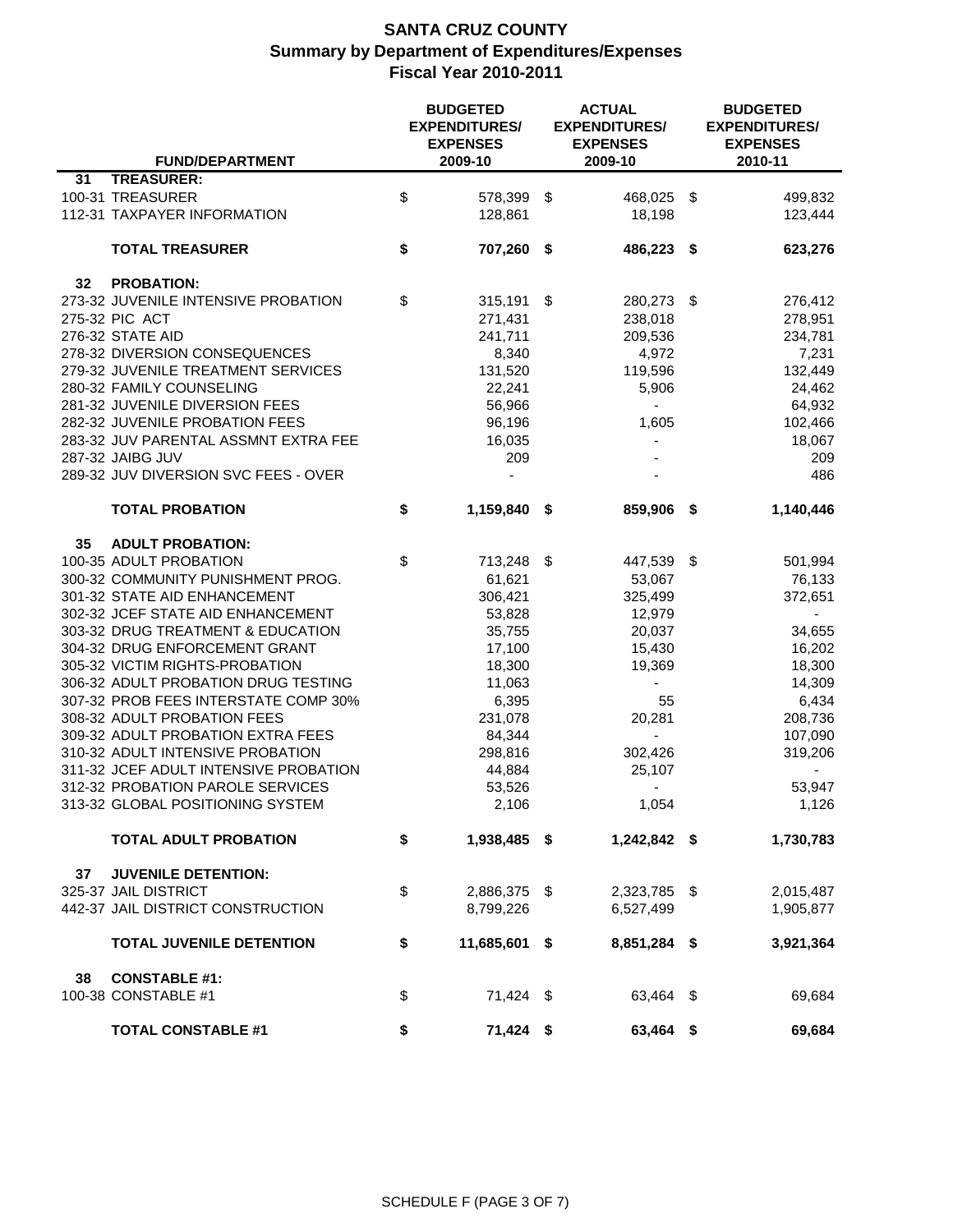|    | <b>FUND/DEPARTMENT</b>                  | <b>BUDGETED</b><br><b>EXPENDITURES/</b><br><b>EXPENSES</b><br>2009-10 |               | <b>ACTUAL</b><br><b>EXPENDITURES/</b><br><b>EXPENSES</b><br>2009-10 |    | <b>BUDGETED</b><br><b>EXPENDITURES/</b><br><b>EXPENSES</b><br>2010-11 |
|----|-----------------------------------------|-----------------------------------------------------------------------|---------------|---------------------------------------------------------------------|----|-----------------------------------------------------------------------|
| 39 | <b>SHERIFF:</b>                         |                                                                       |               |                                                                     |    |                                                                       |
|    | 100-39 SHERIFF                          | \$<br>4,135,707 \$                                                    |               | 3,337,741                                                           | S. | 3,515,516                                                             |
|    | 134-39 ANTI-RACKETEERING                |                                                                       |               | 17,791                                                              |    | 42,500                                                                |
|    | 325-39 JAIL DISTRICT                    | 6,955,368                                                             |               | 6,475,351                                                           |    | 6,622,596                                                             |
|    | 326-39 SHERIFF H.I.D.T.A. 18            | 427,384                                                               |               | 400,563                                                             |    | 409,995                                                               |
|    | 327-39 SHERIFF A.C.J.C.                 | 237,769                                                               |               | 8,921                                                               |    | $\overline{\phantom{a}}$                                              |
|    | 329-39 COMMISSARY FUND                  | 132,422                                                               |               | 32,601                                                              |    | 224,855                                                               |
|    | 330-39 JAIL ENHANCEMENT                 | 333,808                                                               |               | 191,063                                                             |    | 337,046                                                               |
|    | 331-39 D.U.I. GRANT                     |                                                                       |               | 15,291                                                              |    | $\sim$                                                                |
|    | 332-39 VICTIM BILL OF RIGHTS            |                                                                       |               | $\overline{\phantom{a}}$                                            |    | 5,800                                                                 |
|    | 337-39 DOJ BULLETPROOF VEST             |                                                                       |               | 7,863                                                               |    | 10,294                                                                |
|    | 338-39 AATA LAW ENFORCEMENT GRANT       | 625                                                                   |               |                                                                     |    | 625                                                                   |
|    | 342-39 PROGRAM INCOME-METRO             | 8,851                                                                 |               | 52,978                                                              |    | 150,354                                                               |
|    | 346-39 ACJC/JAG UNDER \$10,000          | 1,476                                                                 |               |                                                                     |    | 1,476                                                                 |
|    | 347-39 OPERATION STONE GARDEN           |                                                                       |               | 901,491                                                             |    | 745,604                                                               |
|    | 348-39 ADULT DETENTION STIMULUS FUND    |                                                                       |               | 132,425                                                             |    | 256,974                                                               |
|    | 349-39 ARRA - JUSTICE ASSISTANCE GRANT  |                                                                       |               | 10,456                                                              |    | 325                                                                   |
|    | 350-39 ARRA - ACJC PROSECUTION - MTF    |                                                                       |               | 212,840                                                             |    | 230,925                                                               |
|    | 352-39 BORDER SECURITY ENHANCEMENT      |                                                                       |               | $\blacksquare$                                                      |    | 1,300,000                                                             |
|    | 442-39 JAIL DISTRICT CONSTRUCTION       | 20,531,528                                                            |               | 15,230,832                                                          |    | 4,157,492                                                             |
|    | <b>TOTAL SHERIFF</b>                    | \$<br>32,764,939 \$                                                   |               | 27,028,206 \$                                                       |    | 18,012,376                                                            |
| 43 | <b>ROAD:</b>                            |                                                                       |               |                                                                     |    |                                                                       |
|    | 105-43 ROAD FUND                        | \$<br>4,153,684 \$                                                    |               | 3,049,500                                                           | S. | 5,024,125                                                             |
|    | 106-43 ADOT HOUSE BILL 2565             | 45,335                                                                |               | 33,404                                                              |    | 64,355                                                                |
|    | 107-43 PALO PARADO RAILROAD IMPROVEMENT |                                                                       |               | 60,596                                                              |    |                                                                       |
|    | <b>TOTAL ROAD</b>                       | \$<br>4,199,019 \$                                                    |               | $3,143,500$ \$                                                      |    | 5,088,480                                                             |
|    |                                         |                                                                       |               |                                                                     |    |                                                                       |
| 44 | <b>CONSTABLE #2:</b>                    |                                                                       |               |                                                                     |    |                                                                       |
|    | 100-44 CONSTABLE #2                     | \$<br>$22,254$ \$                                                     |               | 16,911                                                              | \$ | 20,618                                                                |
|    | <b>TOTAL CONSTABLE #2</b>               | \$<br>22,254                                                          | S             | 16,911                                                              | \$ | 20,618                                                                |
| 45 | <b>OTHER AGENCIES:</b>                  |                                                                       |               |                                                                     |    |                                                                       |
|    | 134-45 ANTI-RACKETEERING                | \$                                                                    | $\frac{1}{2}$ | 14,648 \$                                                           |    | 1,500                                                                 |
|    | 141-45 FEDERAL SEIZURE                  | 14,506                                                                |               |                                                                     |    |                                                                       |
|    | 950-45 FIRE DISTRICTS                   | 450,875                                                               |               | 450,875                                                             |    | 442,660                                                               |
|    | <b>TOTAL OTHER AGENCIES</b>             | \$<br>465,381                                                         | S.            | 465,523 \$                                                          |    | 444,160                                                               |
| 52 | <b>ENVIRONMENTAL HEALTH:</b>            |                                                                       |               |                                                                     |    |                                                                       |
|    | 370-52 HEALTH SERVICE FUND              | \$<br>402,265 \$                                                      |               | 321,924 \$                                                          |    | 334,284                                                               |
|    | 371-52 MATERNAL & CHILD HEALTH GRANT    | 32,615                                                                |               |                                                                     |    | 28,186                                                                |
|    | 372-52 DOMESTIC VIOLENCE EDUCATION      | 5,007                                                                 |               |                                                                     |    | 5,007                                                                 |
|    | 373-52 CAR SEAT SAFETY GRANT            | 58                                                                    |               |                                                                     |    | 59                                                                    |
|    | 374-52 WELL WOMAN HEALTH CHECK          | 6,650                                                                 |               |                                                                     |    | 6,650                                                                 |
|    | 375-52 SOUTHERN AZ WOMEN'S FUND         | 1,820                                                                 |               |                                                                     |    | 1,847                                                                 |
|    | 376-52 FOLIC ACID                       | 9,900                                                                 |               | 3,150                                                               |    |                                                                       |
|    | 377-52 BIO TERRORISM GRANT              | 269,399                                                               |               | 191,425                                                             |    | 179,403                                                               |
|    | 378-52 BIO-TERRORISM BI-NATIONAL        | 40,000                                                                |               | 25,078                                                              |    | 20,000                                                                |
|    | 379-52 T.B. CONTROL                     | 81,300                                                                |               | 54,418                                                              |    | 62,500                                                                |
|    | 380-52 H.I.V. PROGRAM                   | 15,882                                                                |               |                                                                     |    | 16,121                                                                |
|    | 382-52 PANADEMIC INFLUENZA              | 98                                                                    |               | 63                                                                  |    | 36                                                                    |
|    | 383-52 IMMUNIZATION PROGRAM             | -                                                                     |               | 119,550                                                             |    | 2                                                                     |
|    | 384-52 PHER PHASE I AND II              |                                                                       |               | 30,188                                                              |    | 108,483                                                               |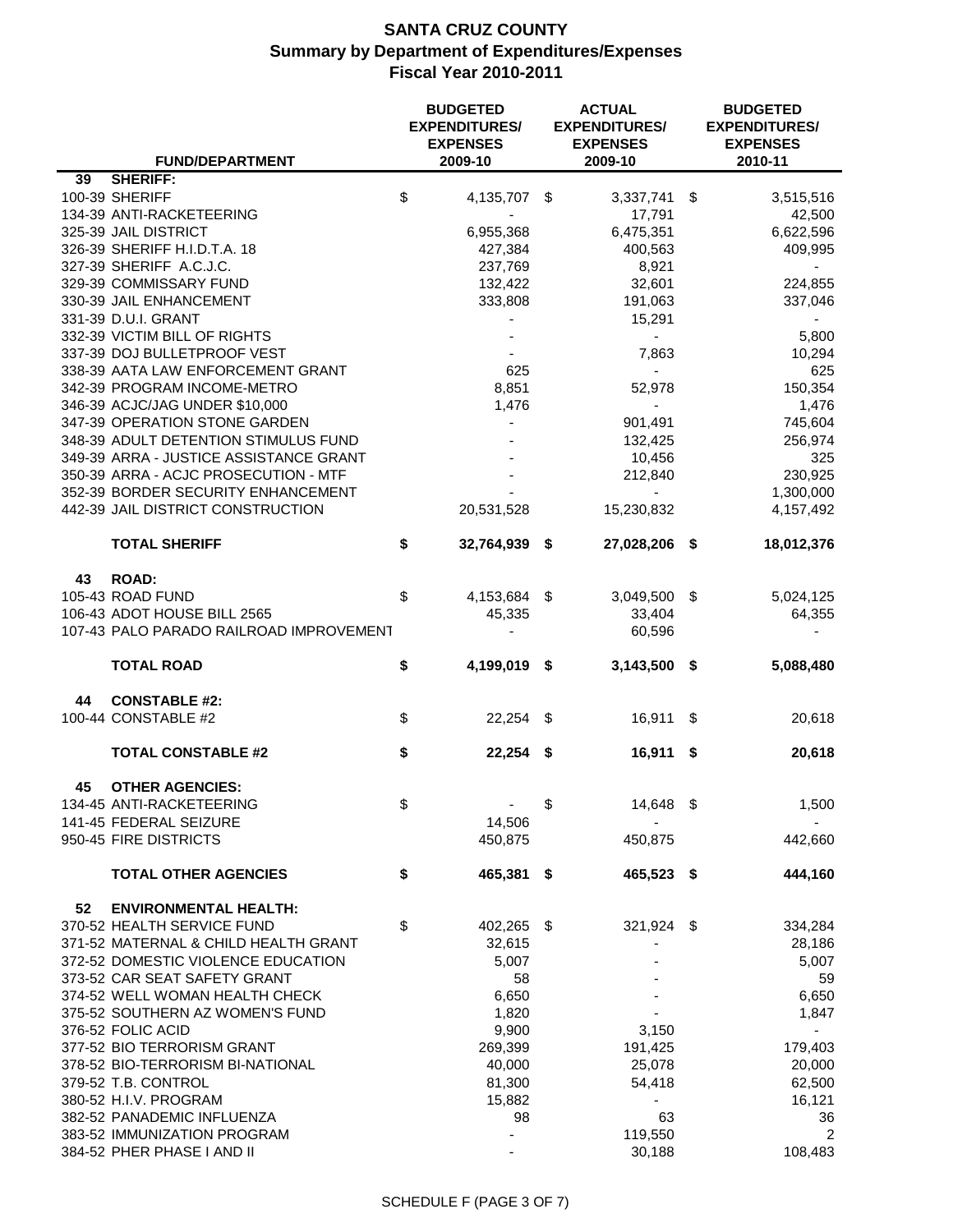|    | <b>FUND/DEPARTMENT</b>                |    | <b>BUDGETED</b><br><b>EXPENDITURES/</b><br><b>EXPENSES</b><br>2009-10 |     | <b>ACTUAL</b><br><b>EXPENDITURES/</b><br><b>EXPENSES</b><br>2009-10 |    | <b>BUDGETED</b><br><b>EXPENDITURES/</b><br><b>EXPENSES</b><br>2010-11 |  |
|----|---------------------------------------|----|-----------------------------------------------------------------------|-----|---------------------------------------------------------------------|----|-----------------------------------------------------------------------|--|
| 52 | <b>ENVIRONMENTAL HEALTH:</b>          |    |                                                                       |     |                                                                     |    |                                                                       |  |
|    | 385-52 PHER PHASE III                 | \$ |                                                                       | \$  | 49,951                                                              | \$ | 100,049                                                               |  |
|    | 386-52 MEDICAL RESERVE CORP           |    |                                                                       |     |                                                                     |    | 10,000                                                                |  |
|    |                                       |    |                                                                       |     |                                                                     |    |                                                                       |  |
|    | 387-52 ARRA - IMMUNIZATION STIMULUS   |    |                                                                       |     |                                                                     |    | 13,050                                                                |  |
|    |                                       |    |                                                                       |     |                                                                     |    |                                                                       |  |
|    | TOTAL ENVIRONMENTAL HEALTH            | \$ | 864,994                                                               | \$  | 795,746                                                             | \$ | 885,677                                                               |  |
|    |                                       |    |                                                                       |     |                                                                     |    |                                                                       |  |
| 55 | <b>ANIMAL CONTROL:</b>                |    |                                                                       |     |                                                                     |    |                                                                       |  |
|    | 600-55 ANIMAL CONTROL                 | \$ | 522,768 \$                                                            |     | 494,218                                                             | \$ | 508,337                                                               |  |
|    | 601-55 ANIMAL CONTROL STERILIZATION   |    | 13,875                                                                |     | 1,081                                                               |    | 28,074                                                                |  |
|    |                                       |    |                                                                       |     |                                                                     |    |                                                                       |  |
|    | <b>TOTAL ANIMAL CONTROL</b>           | \$ | 536,643 \$                                                            |     | 495,299                                                             | S. | 536,411                                                               |  |
|    |                                       |    |                                                                       |     |                                                                     |    |                                                                       |  |
|    |                                       |    |                                                                       |     |                                                                     |    |                                                                       |  |
| 61 | <b>PUBLIC FIDUCIARY:</b>              |    |                                                                       |     |                                                                     |    |                                                                       |  |
|    | 100-61 PUBLIC FIDUCIARY               | \$ | 3,357,032 \$                                                          |     | 2,535,104                                                           | \$ | 3,069,496                                                             |  |
|    | 615-61 CASE MANAGEMENT                |    | 157,202                                                               |     | 79,889                                                              |    | 122,862                                                               |  |
|    |                                       |    |                                                                       |     |                                                                     |    |                                                                       |  |
|    | <b>TOTAL PUBLIC FIDUCIARY</b>         | \$ | $3,514,234$ \$                                                        |     | 2,614,993 \$                                                        |    | 3,192,357                                                             |  |
|    |                                       |    |                                                                       |     |                                                                     |    |                                                                       |  |
| 63 | <b>CENTRAL PERMITS:</b>               |    |                                                                       |     |                                                                     |    |                                                                       |  |
|    | 100-63 CENTRAL PERMITS                | \$ | 209,458                                                               | \$  | 55,636                                                              | \$ | 159,303                                                               |  |
|    |                                       |    |                                                                       |     |                                                                     |    |                                                                       |  |
|    | <b>TOTAL CENTRAL PERMITS</b>          | \$ |                                                                       |     | 55,636 \$                                                           |    |                                                                       |  |
|    |                                       |    | 209,458 \$                                                            |     |                                                                     |    | 159,303                                                               |  |
|    |                                       |    |                                                                       |     |                                                                     |    |                                                                       |  |
| 70 | <b>LANDFILL:</b>                      |    |                                                                       |     |                                                                     |    |                                                                       |  |
|    | 500-70 LANDFILL                       | \$ | 1,095,605                                                             | -\$ | 1,003,206                                                           | \$ | 1,007,896                                                             |  |
|    | 501-70 LANDFILL RESERVE               |    | 2,837,515                                                             |     | 124,057                                                             |    | 2,468,761                                                             |  |
|    | 625-70 WASTE TIRE (ADEQ)              |    | 85,000                                                                |     | 63,113                                                              |    | 72,277                                                                |  |
|    | 626-70 SELF HHW/ABOP SITE             |    | 6,149                                                                 |     |                                                                     |    | 6,149                                                                 |  |
|    |                                       |    |                                                                       |     |                                                                     |    |                                                                       |  |
|    | <b>TOTAL LANDFILL</b>                 | \$ | 4,024,269 \$                                                          |     | 1,190,376 \$                                                        |    | 3,555,083                                                             |  |
|    |                                       |    |                                                                       |     |                                                                     |    |                                                                       |  |
| 83 | <b>RECREATION:</b>                    |    |                                                                       |     |                                                                     |    |                                                                       |  |
|    | 100-83 RECREATION                     | \$ | 680,308                                                               | \$  | 203,955                                                             | \$ | 385,859                                                               |  |
|    |                                       |    |                                                                       |     |                                                                     |    |                                                                       |  |
|    |                                       |    |                                                                       |     |                                                                     |    |                                                                       |  |
|    | <b>TOTAL RECREATION</b>               | \$ | 680,308                                                               | \$  | 203,955                                                             | \$ | 385,859                                                               |  |
|    |                                       |    |                                                                       |     |                                                                     |    |                                                                       |  |
| 84 | <b>FLOOD DISTRICT:</b>                |    |                                                                       |     |                                                                     |    |                                                                       |  |
|    | 650-84 FLOOD CONTROL DISTRICT         | \$ | $3,382,125$ \$                                                        |     | 1,486,348 \$                                                        |    | 3,283,745                                                             |  |
|    | 651-84 FLOOD RESERVE                  |    | 1,340,360                                                             |     | 82,288                                                              |    | 2,019,498                                                             |  |
|    |                                       |    |                                                                       |     |                                                                     |    |                                                                       |  |
|    | <b>TOTAL FLOOD DISTRICT</b>           | \$ | 4,722,485 \$                                                          |     | 1,568,636 \$                                                        |    | 5,303,243                                                             |  |
|    |                                       |    |                                                                       |     |                                                                     |    |                                                                       |  |
| 91 | <b>SCHOOL SUPERINTENDENT:</b>         |    |                                                                       |     |                                                                     |    |                                                                       |  |
|    | 100-91 SCHOOL SUPERINTENDENT          | \$ | 2,033,011                                                             | S.  | 1,755,362 \$                                                        |    | 629,208                                                               |  |
|    | 677-91 EARLY LEARNING                 |    |                                                                       |     |                                                                     |    |                                                                       |  |
|    |                                       |    |                                                                       |     | (1)                                                                 |    |                                                                       |  |
|    | 683-91 JUVENILE EDUCATION             |    | 178,348                                                               |     | 73,885                                                              |    | 92,477                                                                |  |
|    | 685-91 TITLE II-A                     |    | 14,356                                                                |     | 5,662                                                               |    | 15,238                                                                |  |
|    | 686-91 TITLE II-D                     |    | 32,147                                                                |     | 23,190                                                              |    | 20,000                                                                |  |
|    | 687-91 TITLE IV-A                     |    | 1,116                                                                 |     | 38                                                                  |    | 1,122                                                                 |  |
|    | 688-91 TITLE V                        |    | 7,315                                                                 |     |                                                                     |    | 3,413                                                                 |  |
|    | 689-91 PART B IDEA BASIC              |    | 27,966                                                                |     | 24,227                                                              |    | 23,204                                                                |  |
|    | 690-91 CHEMICAL ABUSE                 |    | 12,578                                                                |     | 1,349                                                               |    | 10,695                                                                |  |
|    | 691-91 COUNTY JAIL EDUCATION PROGRAM  |    | 49,345                                                                |     | 670                                                                 |    | 88,675                                                                |  |
|    | 694-91 READING FIRST-TECHNICAL ASSIST |    | 13,372                                                                |     | ÷,                                                                  |    | 13,372                                                                |  |
|    |                                       |    |                                                                       |     |                                                                     |    |                                                                       |  |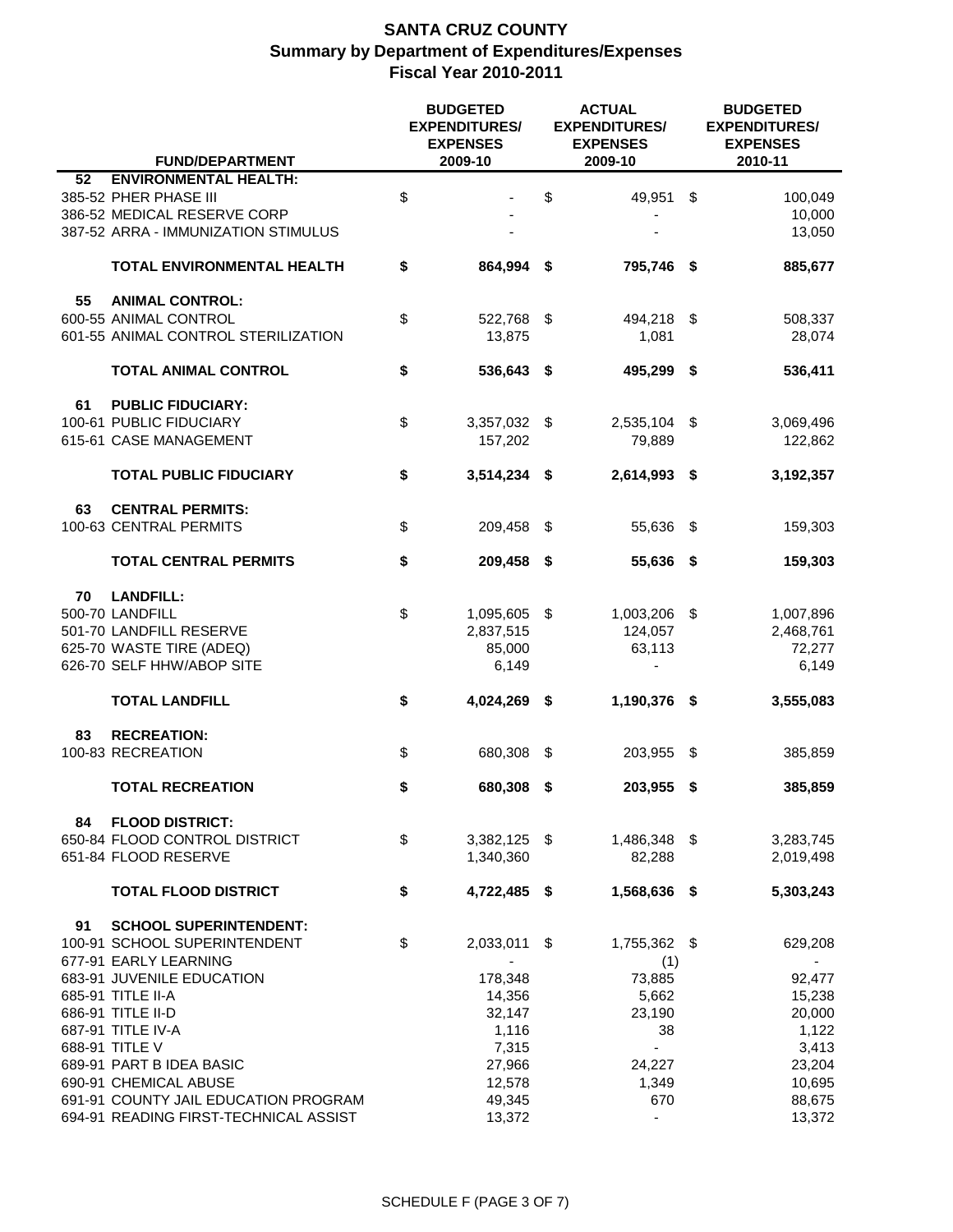|    | <b>FUND/DEPARTMENT</b>                   | <b>BUDGETED</b><br><b>EXPENDITURES/</b><br><b>EXPENSES</b><br>2009-10 |      | <b>ACTUAL</b><br><b>EXPENDITURES/</b><br><b>EXPENSES</b><br>2009-10 | <b>BUDGETED</b><br><b>EXPENDITURES/</b><br><b>EXPENSES</b><br>2010-11 |
|----|------------------------------------------|-----------------------------------------------------------------------|------|---------------------------------------------------------------------|-----------------------------------------------------------------------|
| 91 | <b>SCHOOL SUPERINTENDENT:</b>            |                                                                       |      |                                                                     |                                                                       |
|    | 695-91 READING FIRST-REGULAR             | \$<br>468                                                             | \$   |                                                                     | \$<br>468                                                             |
|    | 699-91 SPECIAL SERVICES 15-365           | 306,992                                                               |      | 76,730                                                              | 287,943                                                               |
|    | 701-91 1ST CENT COM. LEARNING            | 5,995                                                                 |      | ٠                                                                   | 5,995                                                                 |
|    | 703-91 TEACHER QUALITY ENHANCEMENT       | 12,902                                                                |      |                                                                     | 12,902                                                                |
|    | 704-91 IDEA BASIC JUVENILE SECURE CARE   | 11,926                                                                |      | 6,818                                                               | 11,791                                                                |
|    | 705-91 VOCATIONAL EDUCATION GUIDANCE     | 456                                                                   |      | $\overline{\phantom{a}}$                                            | 456                                                                   |
|    | 706-91 TAYLOR GRAZING FEES               | 7,015                                                                 |      | 2,712                                                               | 5,619                                                                 |
|    | 707-91 STATE CHEMICAL ABUSE              | 30                                                                    |      | $\blacksquare$                                                      | 30                                                                    |
|    | 711-91 IDEA BASIC ADULT SECURE CARE      | 12,077                                                                |      | 8,581                                                               | 10,000                                                                |
|    | 713-91 ESA PROFESSIONAL DEVELOP PROJECT  |                                                                       |      | 48,798                                                              | 55,000                                                                |
|    | 714-91 ARRA IDEA                         | $\overline{\phantom{a}}$                                              |      | 18,997                                                              | 23,723                                                                |
|    | 951-91 INDIRECT COSTS                    | 15,497                                                                |      | 3,544                                                               | 2,082                                                                 |
|    | 953-91 SCC CONSORTIUM DUES               | 159                                                                   |      | 787                                                                 | 245                                                                   |
|    | 954-91 PROJECT CITIZENSHIP               | 81                                                                    |      |                                                                     | 81                                                                    |
|    |                                          |                                                                       |      |                                                                     |                                                                       |
|    | TOTAL SCHOOL SUPERINTENDENT              | \$<br>3,901,013 \$                                                    |      | 2,617,297 \$                                                        | 2,784,113                                                             |
| 95 | WIA:                                     |                                                                       |      |                                                                     |                                                                       |
|    | 490-95 CDBG PROJECTS                     | \$<br>58,149                                                          | - \$ |                                                                     | \$<br>60,385                                                          |
|    | 725-95 PROFESSIONAL DEVELOPMENT GRANT    | 568,661                                                               |      | 229,743                                                             | 170,000                                                               |
|    | 727-95 W.I.A. YOUTH IN SCHOOL            | 222,944                                                               |      | 319,754                                                             | 186,361                                                               |
|    | 728-95 W.I.A. YOUTH OUT OF SCHOOL        | 23,000                                                                |      | 147,365                                                             | 23,290                                                                |
|    | 729-95 W.I.A. GENERAL                    | 30,711                                                                |      | 13,960                                                              | 15,033                                                                |
|    | 730-95 STAFF TO BOARD                    |                                                                       |      | 97                                                                  | $\overline{\phantom{a}}$                                              |
|    | 731-95 LAND MANAGEMENT - WIA             | 10,665                                                                |      |                                                                     | 10,665                                                                |
|    | 732-95 W.I.A. TANF SET A SIDE            |                                                                       |      | 32,795                                                              |                                                                       |
|    | 733-95 DEPT OF EDUC. RECREATION GRANT    |                                                                       |      |                                                                     | 2,221                                                                 |
|    | 734-95 WEED AND SEED - YEAR 5            | 144,288                                                               |      | 78,362                                                              |                                                                       |
|    | 739-95 W.I.A. ADULT                      | 331,504                                                               |      | 419,387                                                             | 295,825                                                               |
|    | 740-95 W.I.A. DISLOCATED WORKER          | 64,297                                                                |      | 156,372                                                             | 97,411                                                                |
|    | 741-95 W.I.A. CARRYOVER                  | 50,497                                                                |      | 80,753                                                              | 10,053                                                                |
|    | 742-95 PROJECTS WITH INDUSTRIES          | 49                                                                    |      | $\blacksquare$                                                      | 49                                                                    |
|    | 744-95 WIA VETS GRANT                    |                                                                       |      | 103                                                                 |                                                                       |
|    | 745-95 WEED & SEED                       |                                                                       |      | 6                                                                   |                                                                       |
|    | 746-95 WIA RAPID RESPONSE                | 5,329                                                                 |      |                                                                     |                                                                       |
|    | 747-95 ADULT EDUCATION                   | 29,821                                                                |      | 32,866                                                              | 30,147                                                                |
|    | 749-95 WIRED GRANT                       | 335,297                                                               |      | 78,309                                                              | 10,200                                                                |
|    | 750-95 WEED AND SEED - YEAR 4            | $\blacksquare$                                                        |      | 7,633                                                               | $\blacksquare$                                                        |
|    | 751-95 ADULT EDUCATION - EL/CIVICS       | 93,576                                                                |      | 99,084                                                              | 92,830                                                                |
|    | 752-95 ADULT EDUCATION - ELAA STATE      | 124,978                                                               |      | 53,349                                                              | 1,472                                                                 |
|    | 753-95 ADULT EDUCATION - ABE/ASE STATE   | 15,316                                                                |      | 6,997                                                               |                                                                       |
|    | 754-95 CENTENIAL HERITAGE                |                                                                       |      | 13,786                                                              | 4,964                                                                 |
|    | 755-95 WEED AND SEED - YEAR 6            |                                                                       |      | 37,700                                                              | 130,000                                                               |
|    | 757-95 COMMUNITY BASED JOB TRAINING      |                                                                       |      | 22,405                                                              | 59,760                                                                |
|    | <b>TOTAL WIA</b>                         | \$<br>2,109,081 \$                                                    |      | 1,830,827 \$                                                        | 1,200,666                                                             |
|    | TOTAL EXPENDITURES OF ALL DEPARTMENTS \$ | 109,842,633                                                           |      | #REF!                                                               | \$<br>74,597,307                                                      |